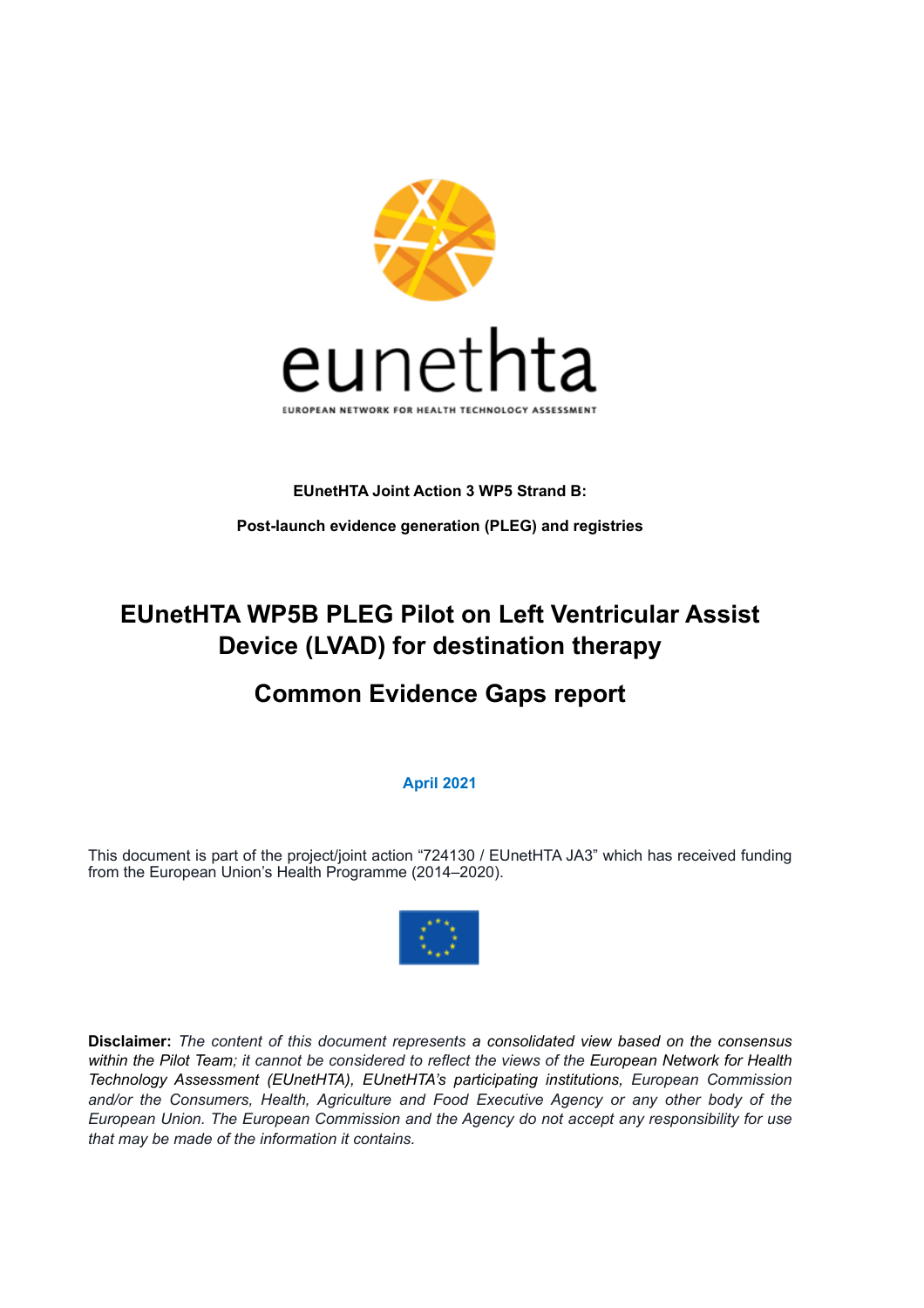#### **DOCUMENT HISTORY AND CONTRIBUTORS**

| │ V e r s i o n │ Date<br>number |            | <b>Description</b>                         |
|----------------------------------|------------|--------------------------------------------|
| V <sub>1</sub>                   | 31.01.2021 | 1st draft                                  |
| V <sub>2</sub>                   | 08.03.2021 | Input of pilot member has been processed   |
| V <sub>3</sub>                   | 21.04.2021 | Input of medical editor has been processed |

#### **Pilot team**

| Responsibility/role | <b>HTA body/affiliation</b>                                       | Team member name                        |
|---------------------|-------------------------------------------------------------------|-----------------------------------------|
| Pilot lead and      | Scientific Advice Unit. avalia-                                   | Janet Puñal Riobóo                      |
| coordination        | t, Galician Agency for Health<br>Knowledge Management,            | Leonor Varela Lema                      |
|                     | ACIS (Spain)                                                      | Natalia Nogueira Uzal                   |
|                     |                                                                   | María José Faraldo Vallés               |
| Pilot members       | National Institute for Health<br>and Care Excellence (NICE)       | <b>Hannah Patrick</b>                   |
|                     | <b>Belgian Health Care</b><br>Knowledge Centre (KCE)              | Mattias Neyt                            |
|                     | Agenzia Nazionale per i<br>Servizi Sanitari Regionali<br>(Agenas) | Emilio Chiarolla<br>Francesca Gillespie |

#### **Further contributors**

| WP5B project<br>management; internal<br>review | Haute Autorité de santé<br>(HAS)/HTA international unit<br>(WP5B coordinator) | Irena Guzina<br><b>Chantal Guilhaume</b> |
|------------------------------------------------|-------------------------------------------------------------------------------|------------------------------------------|
| Medical editing (v3)                           |                                                                               |                                          |

#### **Conflicts of interest**

All participants involved in the production of this pilot have declared they have no conflicts of interest in relation to the technology assessed according to the EUnetHTA declaration of interest and confidentiality undertaking form.

#### **Stakeholder involvement**

The company in charge of the development of the product has been contacted at the beginning of the pilot and was kept informed about the different pilot steps and outputs. No other stakeholders have been involved at pilot level at the stage of the production of this report.

#### **How to cite this document**

Please cite this document as follows:

EUnetHTA PLEG\_FP\_03. Pilot Team. PLEG pilot on Left Ventricular Assist Device (LVAD) for destination therapy. Common Evidence Gaps report. Diemen (The Netherlands): EUnetHTA; 2021. [Date of citation]. Report No.: PLEG\_FP\_03. Available from: https://www.eunethta.eu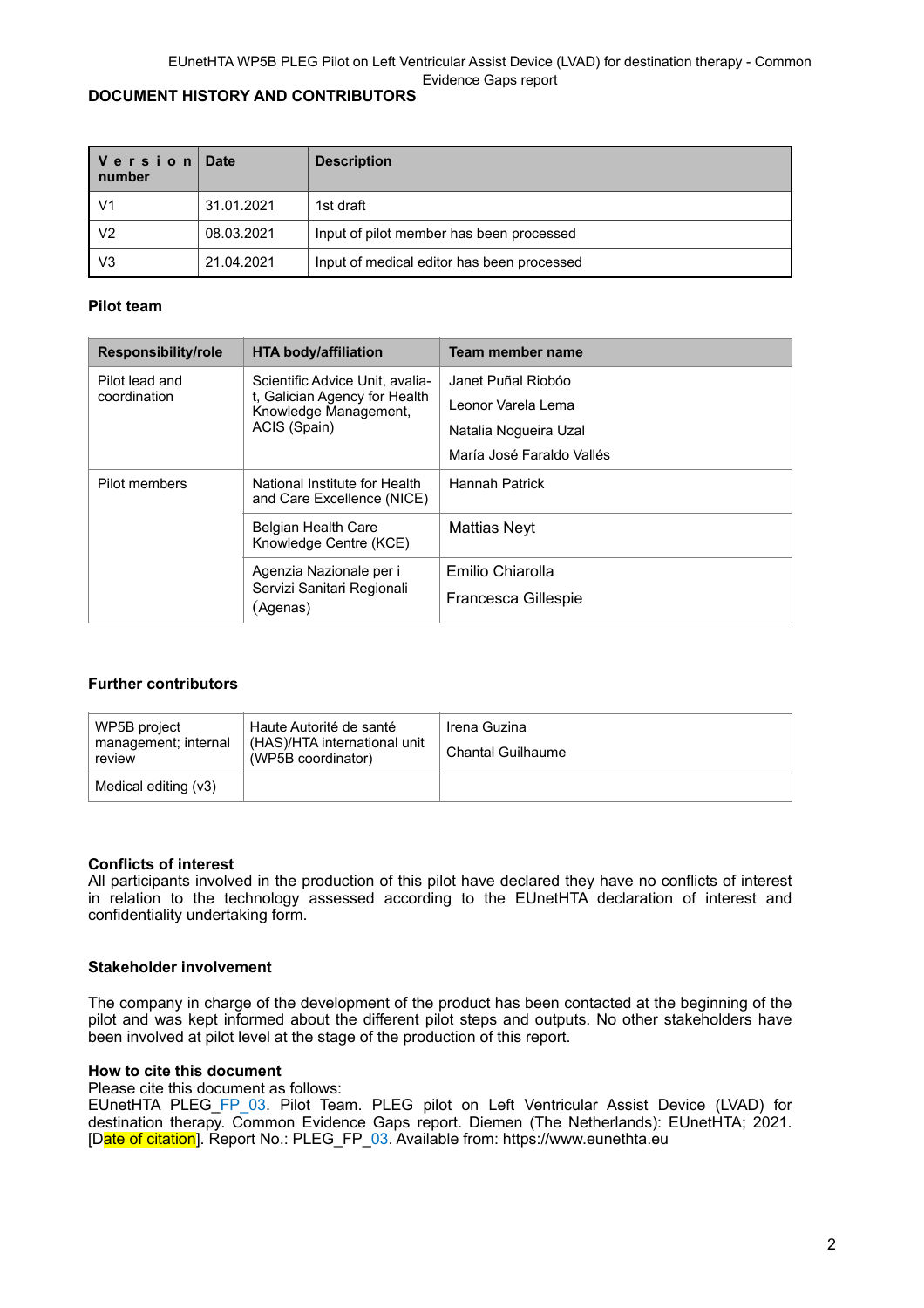# **TABLE OF CONTENTS**

| 5  |
|----|
|    |
| 6  |
| 6  |
| 7  |
|    |
| 8  |
| 9  |
| 9  |
| 10 |
| 10 |
| 10 |
| 11 |
| 11 |
| 23 |
| 26 |
| 29 |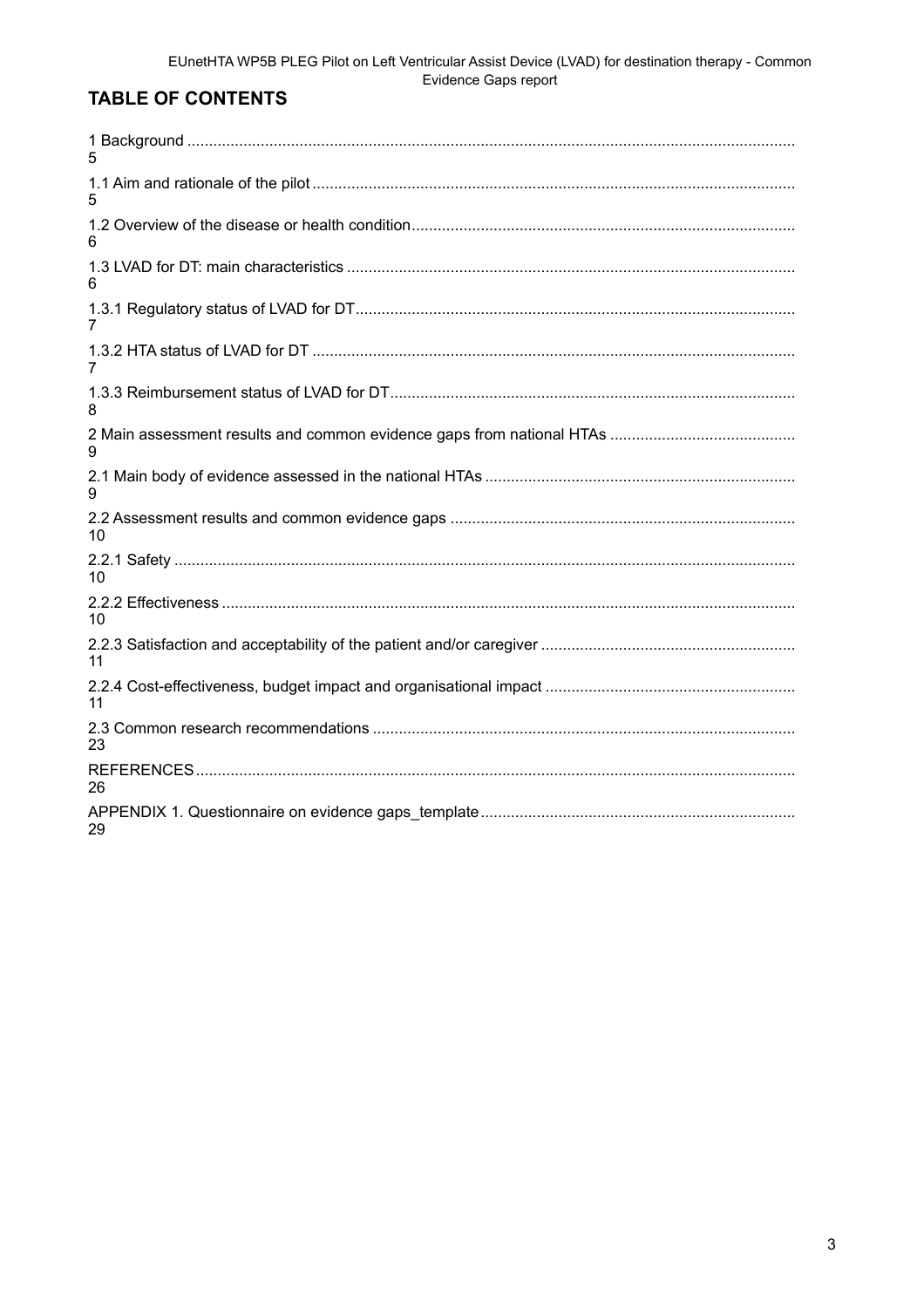## **List of abbreviations**

| Agenas          | Agenzia Nationale per I servizi sanitari regionali       |
|-----------------|----------------------------------------------------------|
| <b>BTT</b>      | Bridge to transplantation                                |
| DT              | <b>Destination therapy</b>                               |
| EQ-5D           | EuroQol-5 Dimensions                                     |
| EU              | <b>European Union</b>                                    |
| <b>EUnetHTA</b> | European Network of Health Technology Assessment         |
| <b>GDMT</b>     | Guideline-directed medical therapy                       |
| ΗF              | <b>Heart failure</b>                                     |
| <b>HTA</b>      | Health technology assessment                             |
| <b>KCCQ</b>     | Kansas City Cardiomyopathy Questionnaire                 |
| <b>KCE</b>      | Belgian Health Care Knowledge Centre                     |
| <b>LVAD</b>     | Left ventricular assist device                           |
| <b>MLHFQ</b>    | Minnesota Living with Heart Failure Questionnaire        |
| <b>NICE</b>     | <b>National Institute for Health and Care Excellence</b> |
| <b>NYHA</b>     | <b>New York Heart Association</b>                        |
| <b>OMM</b>      | Optimal medical management                               |
| <b>PICO</b>     | Population, intervention, comparator and outcome         |
| <b>PLEG</b>     | Post-launch evidence generation                          |
| <b>RWD</b>      | Real-world data                                          |
| <b>SF-36</b>    | Short Form-36                                            |
| <b>UK</b>       | <b>United Kingdom</b>                                    |
| <b>WP</b>       | Work package                                             |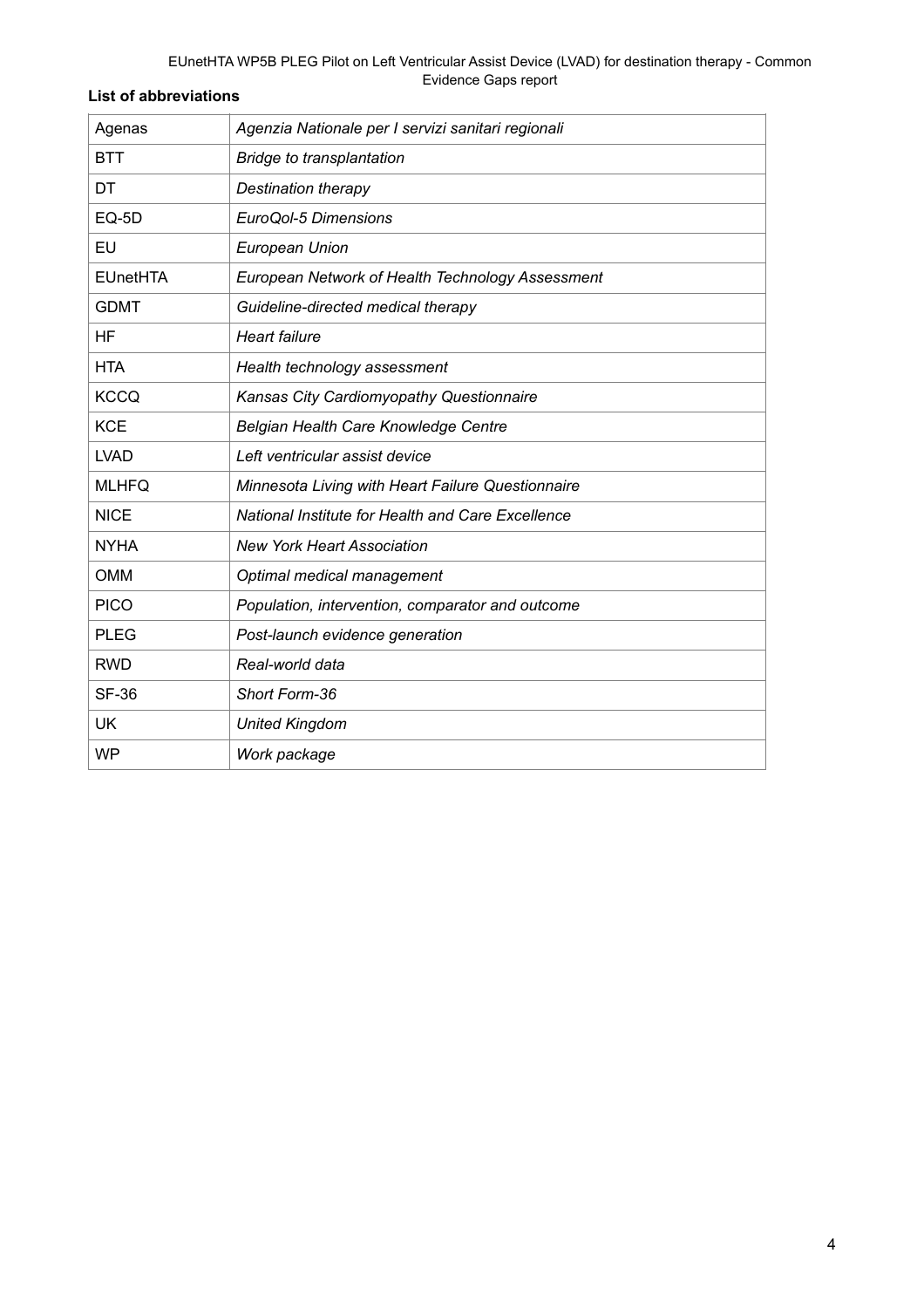# <span id="page-4-0"></span>**1 BACKGROUND**

## <span id="page-4-1"></span>**1.1 Aim and rationale of the pilot**

This pilot was conducted within the European Network of Health Technology Assessment (EUnetHTA) Joint Action 3 Work Package (WP) 5, the aim of which is to help in generating optimal and robust evidence for health technologies (pharmaceuticals or others) throughout the technology lifecycle, bringing benefits for patient access and public health.

Work Package 5 consists of two strands: strand A focuses on initial evidence generation and the activity of Early Dialogues, while strand B focuses on post-launch evidence generation (PLEG). More information on the specific WP5B activities can be found at [https://eunethta.eu/pleg/.](https://eunethta.eu/pleg/)

This document is an output of a WP5B PLEG product-specific pilot on the left ventricular assist device (LVAD) for destination therapy (DT). The main WP5B pilot steps are presented in Figure 1.

This pilot was proposed by the Scientific Advice Unit (avalia-t) considering the uncertainties noted during the national health technology assessment (HTA). The proposal was supported by the following considerations:

- LVADs are used as circulatory support to help the damaged left ventricle in patients with endstage heart failure (HF). Sometimes, LVAD implantation is the main option for patients with end-stage HF who do not meet the criteria for receiving a heart transplant (known as DT).
- In their first generation, LVADs were pulsatile pumps, but the most modern devices (secondgeneration) are continuous flow pumps. They can be centrifugal or axial flow pumps. Current evidence supports that these modern devices can improve health outcomes in patients who are not candidates for transplant but shows that LVADs can have serious post-implant complications, including stroke and microvascular bleeding.
- The overall benefits are deemed to outweigh the risks if LVADs are used in appropriately selected patients, but important uncertainties remain regarding the use and long-term outcomes in real practice settings as well as the criteria for establishing which patients would most benefit from these devices. These uncertainties and other challenges related to the organisation of services and patient management can clearly undermine the optimal use and cost-effectiveness of these devices, given their high cost.
- The collection of real-world prospective data could provide information to resolve these key uncertainties and improve the quality of care provided.
- Gathering these data at a European level would allow us to compare outcomes from different countries, which would make the conclusions more robust and increase the applicability of registry results.

The main objectives of this pilot are therefore as follows:

- To build a common and agreed data set for collection (which will serve as a basis for common analysis afterwards);
- To gather locally generated data (when possible) from different sources (databases, registries, health care records); and
- To assess possible levels of cross-border collaboration on the generation and exchange of real-world data (RWD).

The present report corresponds to step four of the pilot, and its aim is to synthesise the main evidence gaps and research needs identified by pilot team members in their national HTA (performed at different time points after centralised marketing authorisation approval/CE mark).

This work will form the basis for the next step of the pilot (step 5) which will consist of agreeing on the common data set for RWD collection for this product. This common data set will reflect the basis of RWD collection individually set up on a national level by pilot team members.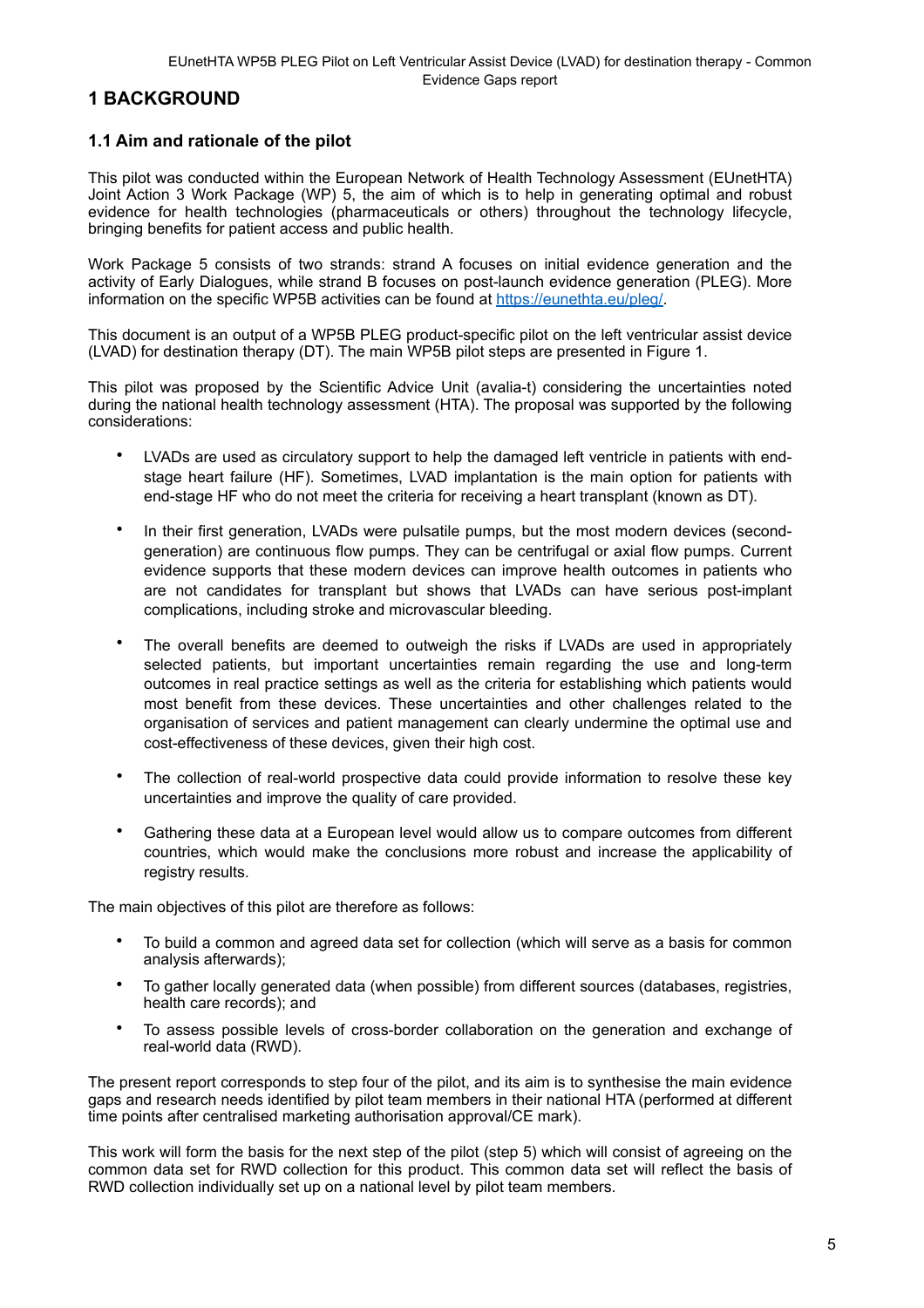The final report (step 6) will possibly include RWD from different sources; however, its main goal is to present lessons and issues of any kind related to international collaborations on RWD. This will be key information to pave the way towards effective future collaborations on PLEG.



**Figure 1. Main steps of the pilot**

## <span id="page-5-0"></span>**1.2 Overview of the disease or health condition**

#### **Advanced HF**

HF is a worldwide epidemic that increases significantly the expenditure of the health care systems [1]. The prevalence of HF in Europe is estimated to be around 2–3% of the general population, of which 0.4% have advanced HF [2].

When the HF is advanced, pharmacological and dietary treatment is no longer effective. In these cases, heart transplantation is considered the treatment of choice, although it is limited by the organ availability and waiting time until a compatible organ is available [3].

In this context, circulatory mechanical assist devices, especially LVADs, are an option as a bridge to heart transplantation. Besides, LVADs may be used as DT in patients who have a permanent contraindication to heart transplantation, as this is the main therapeutic option [4,5].

#### <span id="page-5-1"></span>**1.3 LVAD for DT: main characteristics**

LVADs are mechanical pumps that generate a circulatory flow, which allows partially or totally replacing the function of the heart. They generate a circulatory flow that depends specifically on the device considered. The pump is connected to the left ventricle through an inflow and an outflow cannula that connects it to the ascending aorta. Finally, a cable connects the pump to an external console with a microprocessor that allows control of the pump function and collects information from it. The necessary system energy is supplied either by two batteries, or by a battery and electric current. System data storage and adjustment of external console parameters are carried out using a touch screen computer equipped with specific software. There are various types of devices that can be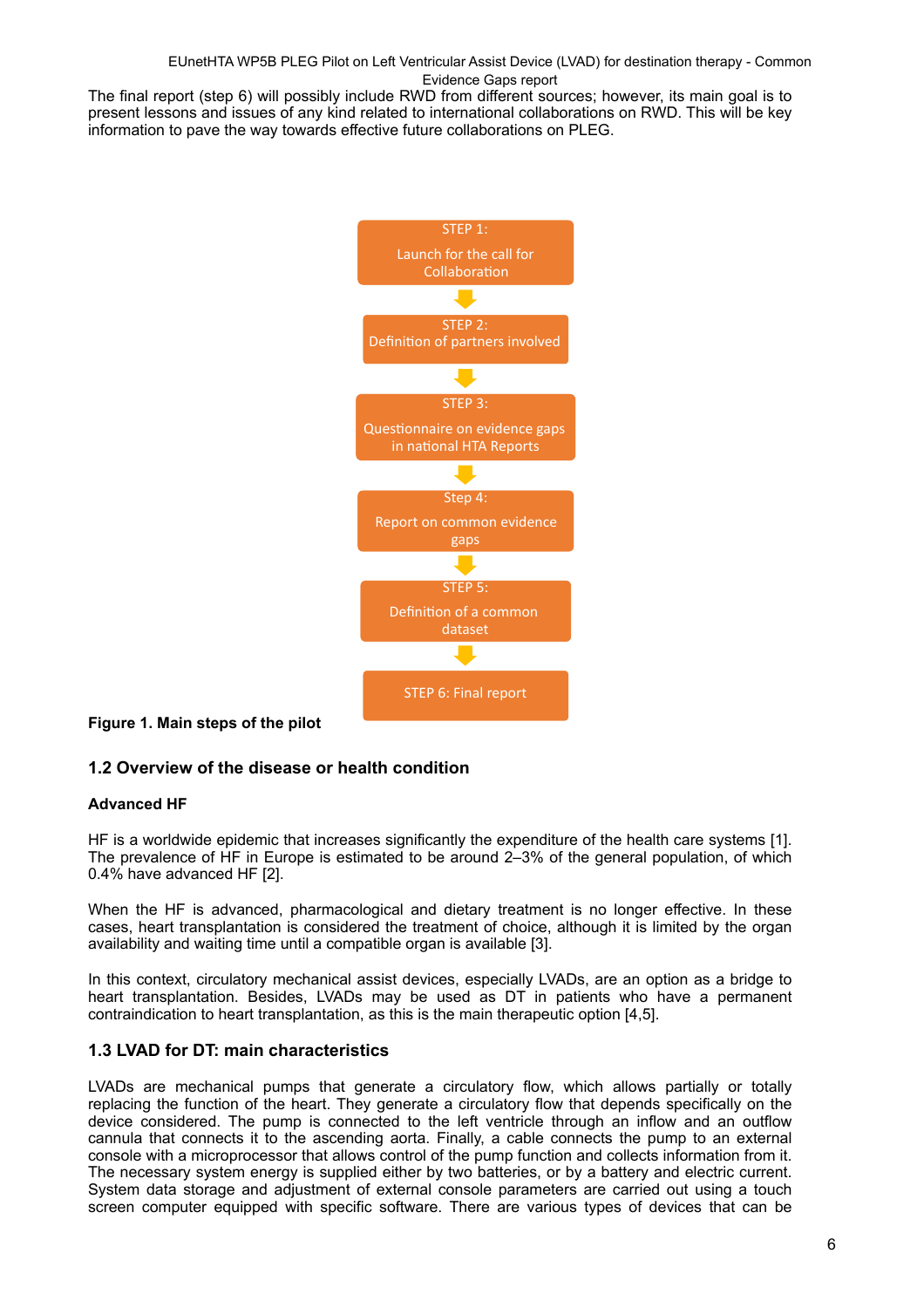classified based on their characteristics. Depending on the duration of ventricular support, they are differentiated into short-term or temporary devices used for hours or days, and long-term or permanent LVADs used as a bridge to transplantation (BTT), recovery, and rarely as DT [5].

#### <span id="page-6-0"></span>**1.3.1 Regulatory status of LVAD for DT**

Currently there are four LVADs approved by the European Union (EU) to be used as DT: HeartMate 3™, HeartWare HVAD™ System™, Incor® and Jarvik 2000. Some of these also have authorisation for the indication of DT in other countries (Table 1).

| <b>Name device</b>                                          | <b>CE</b> mark<br>Year/indication                                     | <b>FDA</b><br><b>Year/indication</b>                                                                                                                                                                                                                      | <b>Other authorisation</b><br><b>Year/indication</b>                 |
|-------------------------------------------------------------|-----------------------------------------------------------------------|-----------------------------------------------------------------------------------------------------------------------------------------------------------------------------------------------------------------------------------------------------------|----------------------------------------------------------------------|
| Jarvik 2000                                                 | 2005: bridge to<br>transplantation and<br>destination therapy         | 2000: bridge to<br>transplantation<br>2012: destination therapy<br>(Investigational Device<br>Exemption-IDE G100124) <sup>a</sup>                                                                                                                         | Japan<br>2013 (indication not provided)                              |
| HeartMate 3™<br>Left ventricular<br>assist device<br>(LVAD) | 2015: bridge to<br>transplantation/recovery<br>or destination therapy | 2017: bridge to<br>transplantation/recovery<br>(Investigational Device<br>Exemption - MOMENTUM<br>3-Multicentre Study of<br>MagLev Technology in<br><b>Patients Undergoing</b><br><b>Mechanical Circulatory</b><br>Support Therapy with<br>HeartMate 3™)b | Not provided                                                         |
| HeartWare™<br>HVAD™ System                                  | 2009: bridge to<br>transplantation<br>2012: destination<br>therapy    | 2012: bridge to<br>transplantation or recovery<br>2017: destination therapy                                                                                                                                                                               | Not provided                                                         |
| <b>Incor®</b>                                               | Bridge to<br>transplantation/recovery<br>Destination therapy          | Not provided                                                                                                                                                                                                                                              | Not provided                                                         |
| <b>HeartMate II®</b>                                        | 2005 (indication not<br>provided)                                     | 2008: bridge to<br>transplantation<br>2010: destination therapy                                                                                                                                                                                           | Canada<br>2014: bridge to transplantation<br>and destination therapy |
| <b>HeartMate® VE/</b><br><b>XVE (HeartMate I)</b>           | Not provided                                                          | 2003: destination therapy                                                                                                                                                                                                                                 | Not provided                                                         |

|  |  | Table 1. Regulatory status and approved indications of LVAD |  |  |
|--|--|-------------------------------------------------------------|--|--|
|--|--|-------------------------------------------------------------|--|--|

From: a <http://www.hfsa.org/wp-content/uploads/2014/06/jarvik+relive+poster.pdf>and [https://www.jarvikheart.com/about-us/company](https://www.jarvikheart.com/about-us/company-timeline/)[timeline/](https://www.jarvikheart.com/about-us/company-timeline/); b Heatley G, Sood P, Goldstein D, Uriel N, Cleveland J, Middlebrook D, Mehra MR; MOMENTUM 3 Investigators. Clinical trial design and rationale of the Multicenter Study of MagLev Technology in Patients Undergoing Mechanical Circulatory Support Therapy with HeartMate 3™ (MOMENTUM 3) investigational device exemption clinical study protocol. J Heart Lung Transplant. 2016;35(4):528-36.

Updated January 2021.

#### <span id="page-6-1"></span>**1.3.2 HTA status of LVAD for DT**

In Spain, three national HTA reports have been published on this topic (only summaries in English). The latest was published in May 2018 ([https://avalia-t.sergas.gal/DXerais/765/avalia](https://avalia-t.sergas.gal/DXerais/765/avalia-t201702DAVI.pdf)[t201702DAVI.pdf](https://avalia-t.sergas.gal/DXerais/765/avalia-t201702DAVI.pdf)) [6]. It was requested by the Commission on Benefits, Insurance and Financing of the Spanish National Health System, to assess available evidence regarding the clinical effectiveness and safety of LVADs as DT, as well as to analyse the costs and the organisational, ethical, social and legal aspects that may condition their implementation in the Spanish National Health System.

The National Institute for Health and Care Excellence (NICE) published an interventional procedure (IP) (overview) based on a rapid review and specialist opinion about the safety and efficacy of LVAD for DT in people ineligible for heart transplantation in 2014 [\(https://www.nice.org.uk/guidance/ipg516/](https://www.nice.org.uk/guidance/ipg516/documents/ipg516-implantation-of-a-left-ventricular-assist-device-for-destination-therapy-in-people-ineligible-for-heart-transplantation-overview2) [documents/ipg516-implantation-of-a-left-ventricular-assist-device-for-destination-therapy-in-people](https://www.nice.org.uk/guidance/ipg516/documents/ipg516-implantation-of-a-left-ventricular-assist-device-for-destination-therapy-in-people-ineligible-for-heart-transplantation-overview2)[ineligible-for-heart-transplantation-overview2](https://www.nice.org.uk/guidance/ipg516/documents/ipg516-implantation-of-a-left-ventricular-assist-device-for-destination-therapy-in-people-ineligible-for-heart-transplantation-overview2)) [7].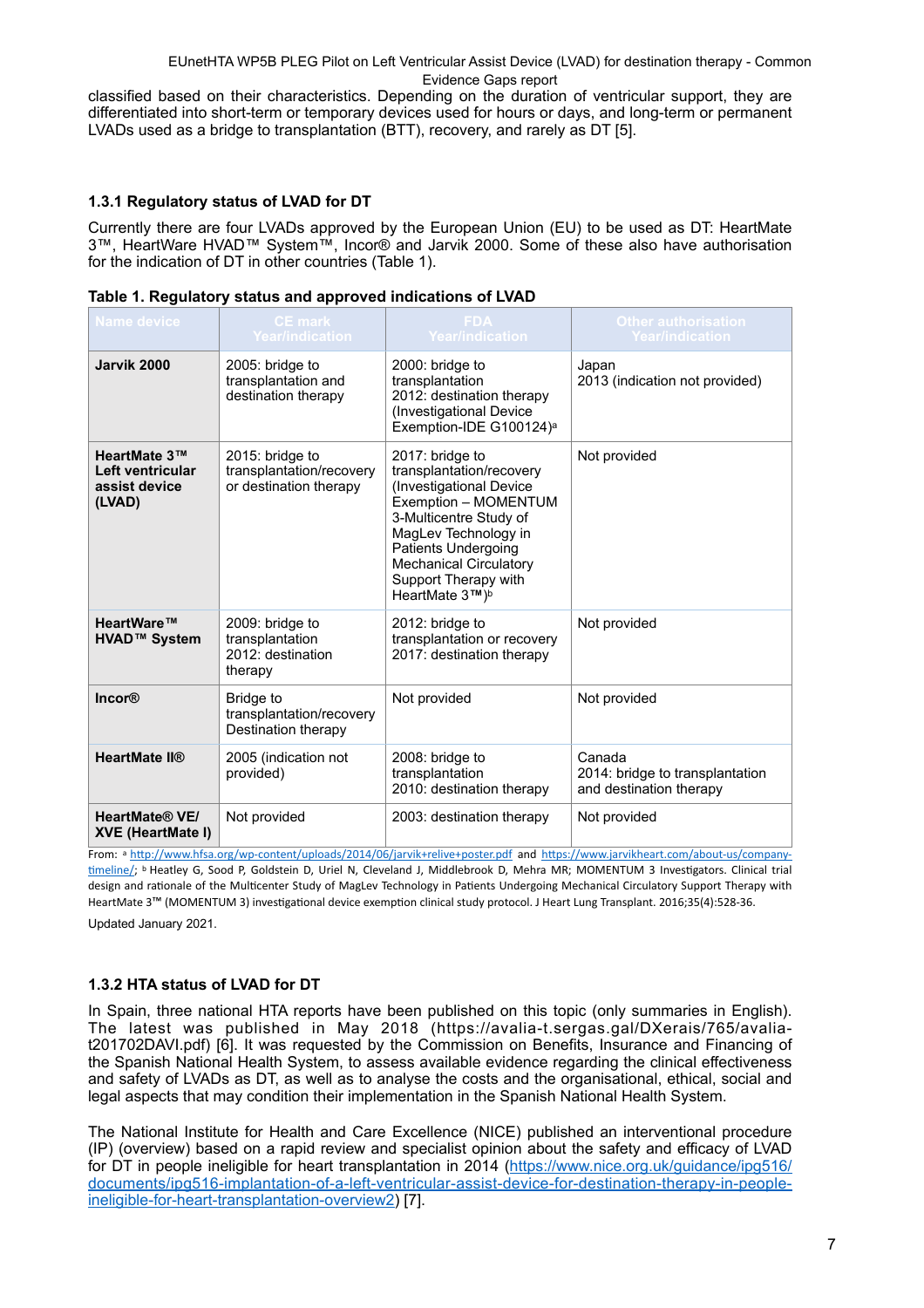In 2015, Agenas developed a HTA report aimed to assess the safety and clinical efficacy of using a LVAD in addition to guideline-directed medical therapy (GDMT) (including cardiac resynchronisation therapy defibrillator, implantable cardioverter-defibrillator and cardiac resynchronisation therapy defibrillator) in adult patients with end-stage HF who are not eligible or immediately eligible for cardiac transplant. Moreover, evidence on organisational aspects and cost-effectiveness of LVAD was also<br>in cluded in the report (http://www.salute.gov.it/imgs/ in the report ([http://www.salute.gov.it/imgs/](http://www.salute.gov.it/imgs/C_17_ReportDispositivi_13_documentoInglese_inglese_itemName_0_documentoENG.pdf) [C\\_17\\_ReportDispositivi\\_13\\_documentoInglese\\_inglese\\_itemName\\_0\\_documentoENG.pdf\) \[8\].](http://www.salute.gov.it/imgs/C_17_ReportDispositivi_13_documentoInglese_inglese_itemName_0_documentoENG.pdf)

The aim of the HTA report conducted by the Belgian Health Care Knowledge Centre (KCE) was to evaluate the safety, clinical effectiveness and cost-effectiveness of LVAD as DT or as a bridge of candidacy ([https://kce.fgov.be/sites/default/files/atoms/files/KCE\\_264\\_LVAD\\_report.pdf\)](https://kce.fgov.be/sites/default/files/atoms/files/KCE_264_LVAD_report.pdf) [9].

Table 2 presents the HTA status of LVAD for destination therapy among pilot team members.

| <b>HTA body</b> | <b>HTA status</b> | Date of assessment finalisation                          |
|-----------------|-------------------|----------------------------------------------------------|
| Avalia-t (ES)   | Finalised         | May 2018 (HTA report published; only summary in English) |
| NICE (UK)       | Finalised         | December 2014 (HTA report published)                     |
| KCE (BE)        | Finalised         | April 2016 (HTA report published)                        |
| Agenas (IT)     | Finalised         | October 2015 (HTA report published)                      |

**Table 2. HTA status among pilot team members**

Updated January 2021.

**Abbreviations:** BE=Belgium; ES=Spain; HTA= Health Technology Assessment; IT=Italy; KCE= Belgian Health Care Knowledge Centre; NICE= National Institute for Health and Care Excellence; UK=United Kingdom.

#### <span id="page-7-0"></span>**1.3.3 Reimbursement status of LVAD for DT**

The reimbursement of LVADs is a matter of debate in many EU countries, being in most only indicated for temporary support while patients await transplant or recovery.

Table 3 shows the reimbursement status of LVAD for DT by country for the pilot team.

**Table 3. Reimbursement status across countries**

| Country        | <b>Reimbursement status</b>                                                                                                                                                                                                                                                                                                                                                                  | <b>Decision date</b> |
|----------------|----------------------------------------------------------------------------------------------------------------------------------------------------------------------------------------------------------------------------------------------------------------------------------------------------------------------------------------------------------------------------------------------|----------------------|
| Spain          | Ministry of Health (MoH) order SSI/1356/2015<br>LVADs are included in the national health system common services, with the<br>following indications:<br>as a bridge to heart transplantation,<br>as a bridge to the recovery in patients with acute HF.<br>٠<br>and as a destination therapy (permanent or long-term) for patients<br>٠<br>who are not candidates for heart transplantation. | 02/07/2015           |
| UK.            | No reimbursement decision is available for the stated indication.                                                                                                                                                                                                                                                                                                                            | Not available        |
| <b>Belgium</b> | The National Institute for Health and Disability Insurance (NIHDI) provides<br>reimbursement for a yearly number of 50 LVADs for patients listed for<br>transplantation (BTT) or in whom transplantation may be anticipated (BTC).<br>There is presently no reimbursement for LVADs as destination therapy (DT).                                                                             | Not available        |
| Italy          | Not provided                                                                                                                                                                                                                                                                                                                                                                                 | Not available        |

Updated January 2021.

**Abbreviations:** BTC=bridge to candidacy; BTT=bridge to transplantation; HF=heart failure; LVAD=left ventricular assist device; UK=United Kingdom.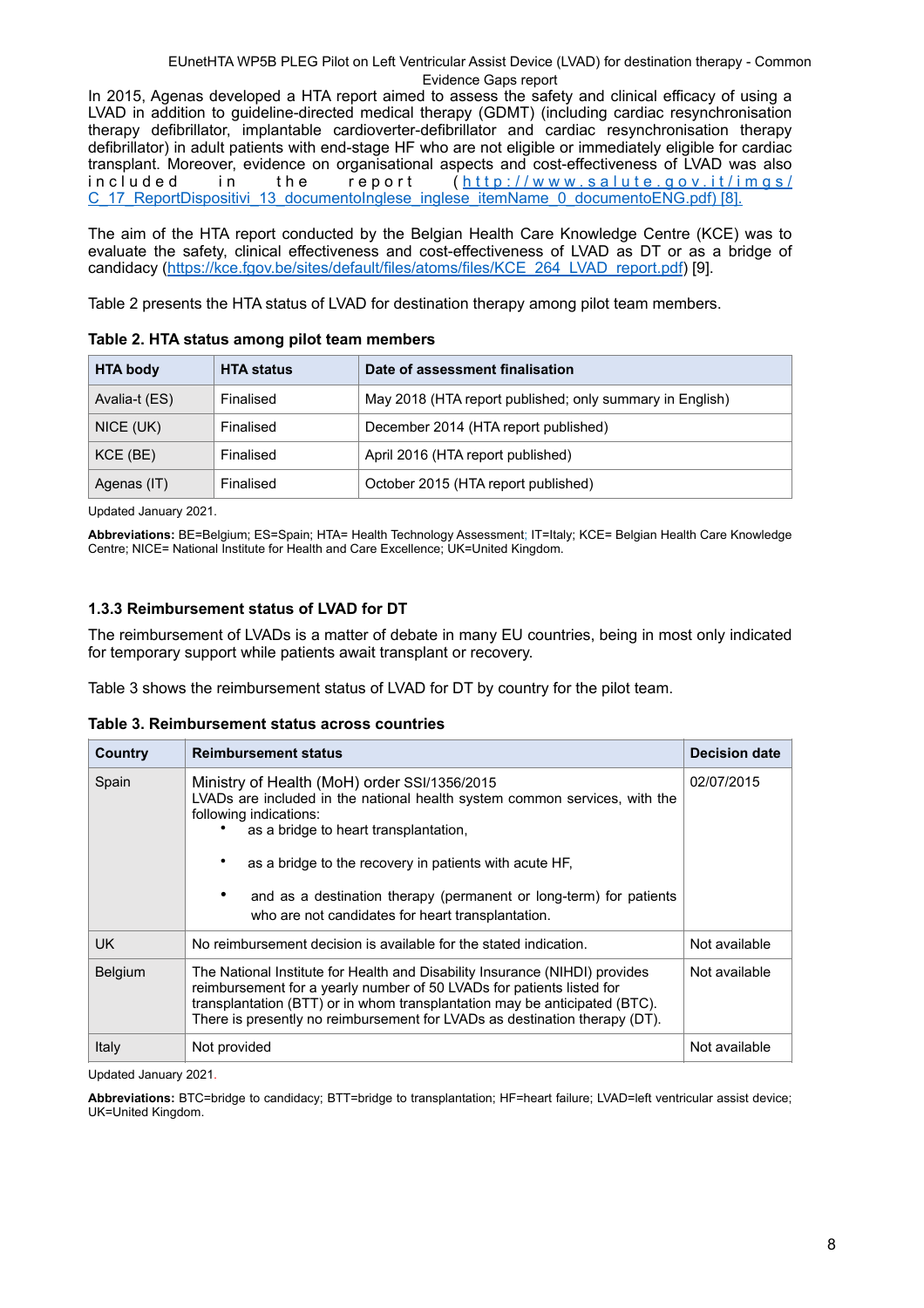Evidence Gaps report

# <span id="page-8-0"></span>**2 MAIN ASSESSMENT RESULTS AND COMMON EVIDENCE GAPS FROM NATIONAL HTAS**

The main uncertainties identified in the 2018 report done by the Scientific Advice Unit (avalia-t) [6] were related to the safety and to the eligibility criteria for the appropriate selection of the best candidates for LVADs as DT. This means determining which patients would obtain the best outcomes with regard to their comorbidities or previous interventions/clinical history. Important gaps have also been identified in relation to the durability of the LVADs and the long-term management of these patients, i.e. device replacement and hospital readmissions management. This information is essential to estimate the organisational and total cost impact of these devices, as costs could be related to implantation, replacement or removal of the device.

The uncertainties detected were shared with the NICE, the KCE and the Agenzia Nationale per I servizi sanitari regionali (Agenas) which had previously performed their respective LVAD assessments (NICE, 2014 [7]; Agenas, 2015 [8]; KCE, 2016 [9]). A questionnaire (Appendix 1) to collect evidence gaps and research needs identified by the pilot team members in their national HTA was elaborated based on the EUnetHTA position paper on how to best formulate research recommendations for primary research arising from the HTA. The questionnaire was completed by the pilot team members. The questionnaire comprised two main sections:

- 1. Assessment results and
- 2. Recommendations for research

Based on the responses received, the pilot team identified and highlighted commonalities, which are presented in Sections 2.1–2.3.

## <span id="page-8-1"></span>**2.1 Main body of evidence assessed in the national HTAs**

The main studies on LVAD for DT assessed in national HTAs of pilot team members are described below.

The following studies provided results pertaining to the safety and effectiveness domain:

(1) One HTA report carried out by Health Quality Ontario published in 2016 [10] included one HTA report and two systematic reviews:

- The objective of a HTA report elaborated by NICE (2015) [7] was to determine the effectiveness of both continuous flow-second generation (e.g. HeartMate II®) and pulsatile flow-first generation (e.g. HeartMate**®** XVE) LVADs as destination therapy. One registry  $(INTERMACS)$ , three randomised clinical trials, the REMATCH trial, a non-randomised comparative study and four case studies were included in that HTA report (n=2795 patients).
- A systematic review performed by Boothroyd et al. (2012) [11] that assessed the clinical effectiveness of two DAVI continuous flow devices (HeartMate II® and HeartWare™ HVAD™ System) as a BTT and DT. Three studies were included, two of them already included in the previous NICE report.
- A systematic review was carried out by US Department of Veterans Affairs in 2012 [12], the aim of which was to assess the clinical effectiveness of pulsatile (HeartMate**®** XVE) and continuous (HeartMate II®) LVADs. This included:

(2) Comparative studies:

- A multicentre randomised clinical trial (ENDURANCE) [13], conducted in 48 US centres, compared patients treated with axial continuous flow LVAD (HeartMate II®) (n=297) and centrifugal continuous flow (HeartWare™ HVAD™ System) (n=148) in a 1:2 ratio.
- The objective of a non-randomised comparative study (ROADMAP study) of 200 patients who were candidates for ventricular support under the indication of DT, but who were not dependent on inotropic treatment, from 41 centres in the USA, was to determine the safety and effectiveness of the LVAD continuous flow (HeartMate II®) (n=97) vs. optimal medical management (OMM) (n=103) [14].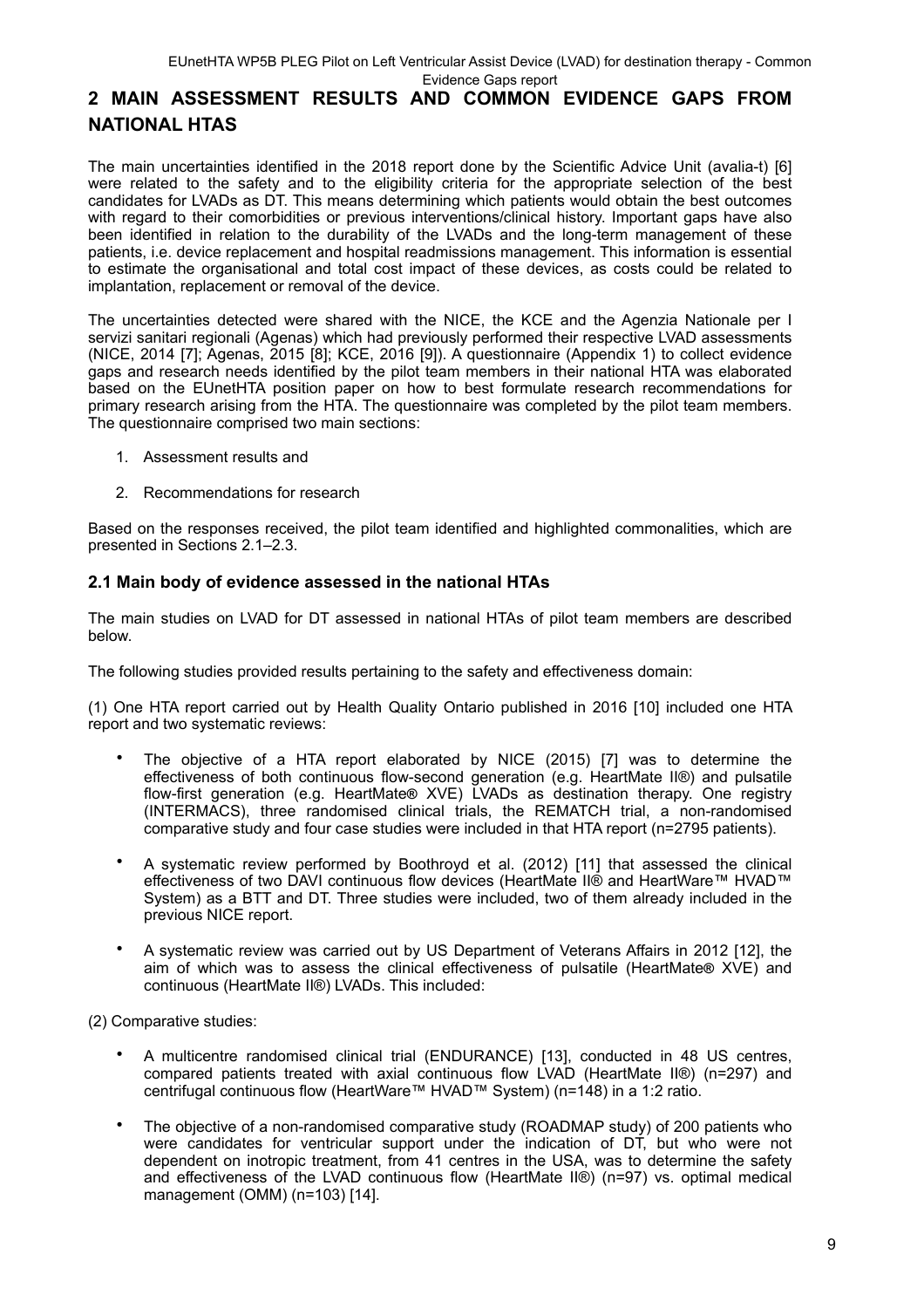(3) Observational studies:

- Two retrospective analyses of the INTERMACS registry [15,16]. One study assessed the frequency of "poor outcome" (a compound variable defined as death or mean score on the Kansas City Cardiomyopathy Questionnaire-Overall Summary (KCCQ-OS) scale <45) after implantation of a continuous or pulsatile flow LVAD in 1638 patients with advanced HF who were not candidates for transplantation. In the other study, survival and quality of life at 1 year were analysed in 1470 patients with advanced HF who were not candidates for transplantation after implantation of a continuous flow LVAD stratified by age (<60 years, 60–69 years and >70 years).
- Two case series that included <20 patients with advanced HF who were not candidates for transplantation and who received a HeartMate II® continuous flow axial LVAD in one case [17] or a HeartWare™ HVAD™ System centrifuge in another [18].

Three qualitative studies that assessed patients and/or caregiver experiences with an LVAD as DT through personal interviews and used a thematic analysis of the results. The sample size ranged from 7 to 20 patients/caregivers and they were all conducted in the USA [19–21].

Ten studies assessed the ethical impact of the implementation of an LVAD as DT. Four of these were qualitative studies in which semi-structured interviews were carried out with patients, caregivers and health workers to gather the opinions of all the individuals involved in the decision-making process of LVAD as DT [22–25]. The remaining six were narrative reviews dealing with ethical aspects to be taken into account in the process [26–31].

The economic impact of implementing LVAD as DT was evaluated in the systematic review carried out by Health Quality Ontario [10] and two cost-effectiveness studies; one evaluated continuous-flow LVADs and the other analysed the HeartMate® device [32], although both also compared these with OMM [33].

#### <span id="page-9-0"></span>**2.2 Assessment results and common evidence gaps**

The main assessment results and evidence gaps identified at national level are reported in Tables 4– 6.

Different outcomes, i.e. safety, effectiveness, satisfaction of patients/caregivers and costeffectiveness/budget impact related to use of LVAD as DT are considered to be subject to uncertainties on national team members' HTA reports.

#### <span id="page-9-1"></span>**2.2.1 Safety**

Only two observational studies include perioperative or 30-day mortality (Estep et al., 2015 [14]; Haeck et al., 2015 [18]). Likewise, there is insufficient evidence regarding serious adverse events (such as neurological events, right HF, respiratory failure, renal failure or bleeding) produced in the medium to long term.

Information is lacking regarding the baseline patient characteristics and technical factors that could predispose to severe adverse events and early mortality, raising important doubts regarding the optimal use of these devices. There are no eligibility criteria for the appropriate selection of the best candidates for LVADs as DT (patients who would obtain the best outcomes in relation to their comorbidities or previous interventions/clinical history).

#### <span id="page-9-2"></span>**2.2.2 Effectiveness**

Most studies included 2-year survival and the longest follow-up period reported was 4 years (Rogers et al., 2017 [13]), so the survival in the longer term is unknown, as well as the durability of the device or the need for a replacement beyond 2 years.

Event-free survival is defined differently in different studies, therefore a common definition of eventfree survival is required.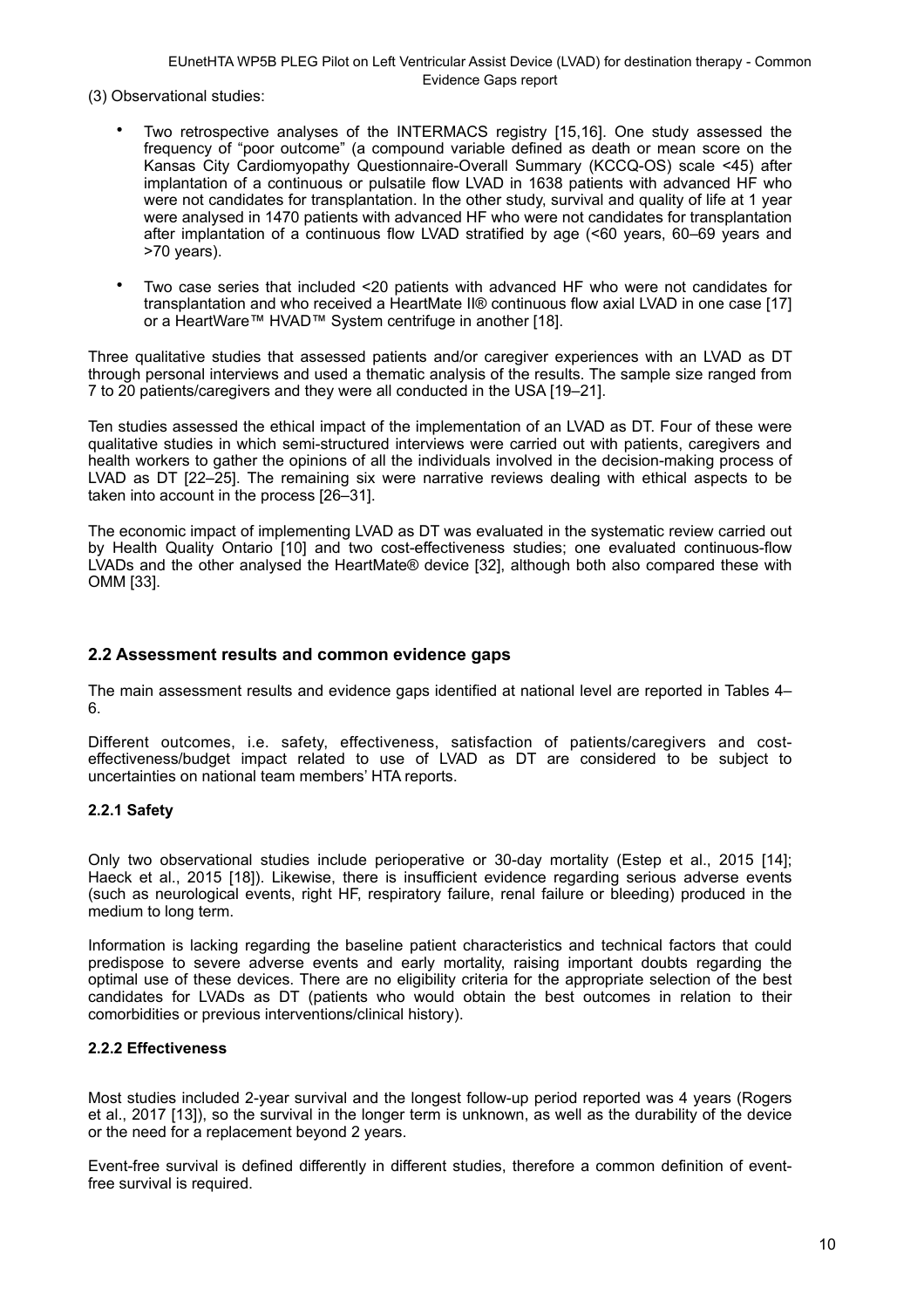Effectiveness is measured through the determination of the New York Heart Association (NYHA) class before and after the intervention. The exercise capacity is tested through the 6-min walk test. In both cases, it is measured before the intervention and at 3 months or 1 year. Only one study (Rogers et al., 2017 [13]) provides NYHA class at 2 years. The long-term functional status and the progression or recurrence of the target disease is therefore another of the uncertainties raised by the evaluation agencies.

The degree of rehospitalisation is another aspect relatively unknown and yet is deemed highly important due to its influence on the quality of life and because of the economic impact that entails.

Different instruments are used to assess health related quality of life in patients with HF include disease-specific measures, such as the Minnesota Living with Heart Failure Questionnaire (MLHFQ), the KCCQ, and generic measures such as the EuroQol-5 Dimensions (EQ-5D) or SF-36 test. The quality of life is generally measured at 1-year post-implant, but it is unknown in the longer term.

#### <span id="page-10-0"></span>**2.2.3 Satisfaction and acceptability of the patient and/or caregiver**

Uncertainty exists regarding the acceptability of the devices. Several studies that assessed this outcome indicated that, in some cases, patients and above all, caregivers suffered an important emotional distress due to the important burden associated with caring for patients requiring LVAD as a DT, while in other studies, patients highlighted the opportunity the device has offered in terms of improvement in their quality of life.

Studies focused on the ethical aspects related to LVAD therapy highlighted the need for specifically designed informed consent forms for patients with advanced HF that are offered LVAD as a definitive therapy. Moreover, clinicians should ensure that patients understand the high complication rates associated with this procedure.

#### <span id="page-10-1"></span>**2.2.4 Cost-effectiveness, budget impact and organisational impact**

According to evidence published, LVAD as DT showed an important incremental cost-effectiveness ratio compared with OMM. However, the cost data concerning LVAD as DT could be limited. As we highlighted before, important gaps have also been identified in relation to the durability of the LVADs and the long-term management (device replacement and hospital readmissions management) of these patients. This information is essential to estimate the organisational and total cost impact of these devices in long-term therapy.

In addition to the uncertainties regarding the cost impact of LVAD as DT, its organisational impact, i.e. presence of a multidisciplinary team with adequate and continuous training, education for patients and/or caregivers, adaptation of patient's homes and coordination of the different health care settings have not been well analysed yet.

Likewise, the patient selection and patient management are crucial for a cost-effectiveness evaluation and they should be carefully assessed when implementing a LVAD implantation programme and its governance.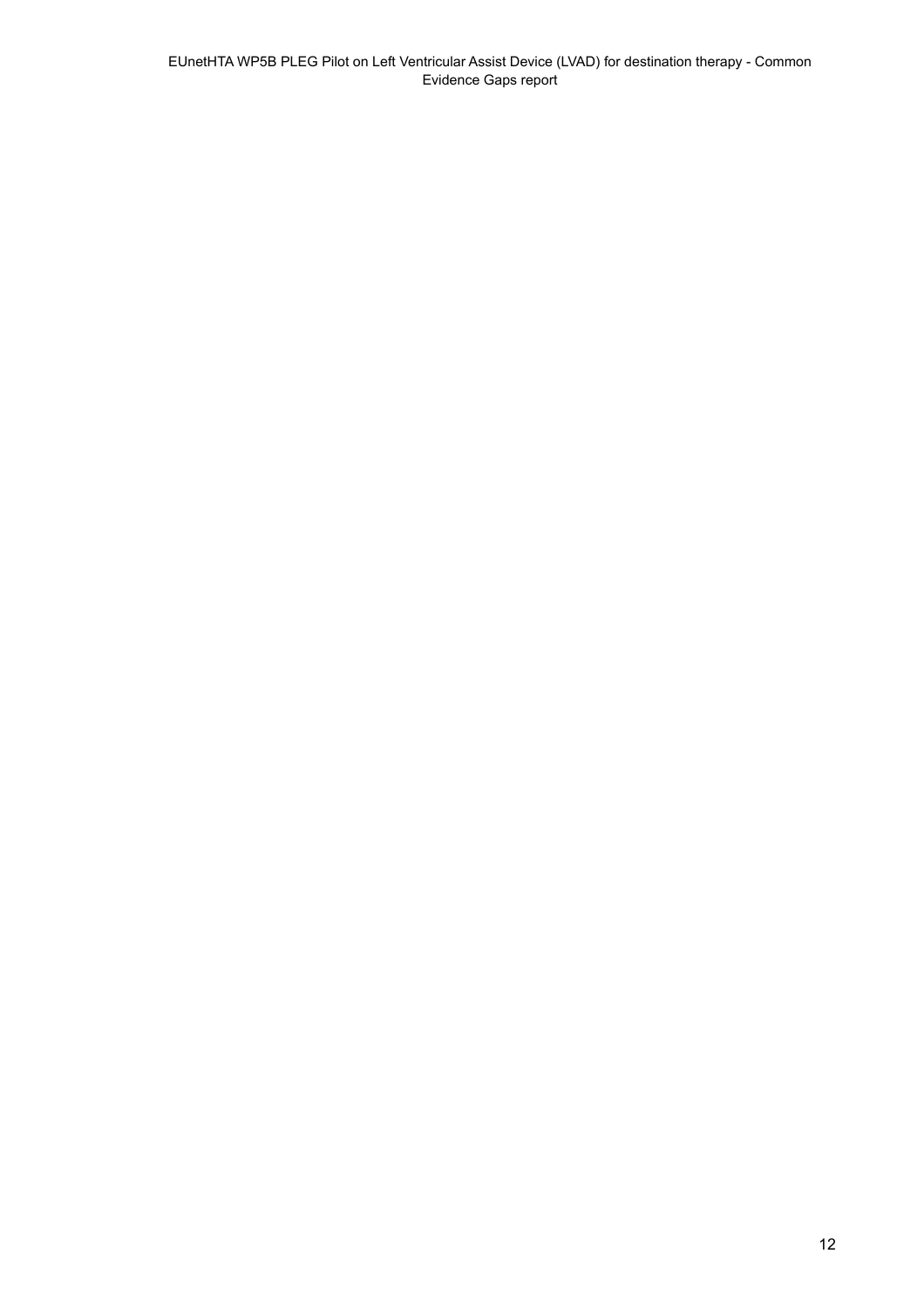| <b>Study</b>                                                                           | <b>Outcome 1</b>                        | <b>Outcome 2</b>                                                                                                                                                                                                                                                                                                                                                 | <b>Outcome 3</b>                                                                                                                                                                                                                               | <b>Outcome 4</b>                                                                                                                                                                                                           | <b>Outcome 5</b>                                                                                                                                                                                                          | Outcome 6                                                                                                                                                                                                                           | <b>Outcome 7</b>                                                                                                                                                                                                                      | Outcome 8                                                                                                                                                                                                                                                                                                                                                                                                                          |
|----------------------------------------------------------------------------------------|-----------------------------------------|------------------------------------------------------------------------------------------------------------------------------------------------------------------------------------------------------------------------------------------------------------------------------------------------------------------------------------------------------------------|------------------------------------------------------------------------------------------------------------------------------------------------------------------------------------------------------------------------------------------------|----------------------------------------------------------------------------------------------------------------------------------------------------------------------------------------------------------------------------|---------------------------------------------------------------------------------------------------------------------------------------------------------------------------------------------------------------------------|-------------------------------------------------------------------------------------------------------------------------------------------------------------------------------------------------------------------------------------|---------------------------------------------------------------------------------------------------------------------------------------------------------------------------------------------------------------------------------------|------------------------------------------------------------------------------------------------------------------------------------------------------------------------------------------------------------------------------------------------------------------------------------------------------------------------------------------------------------------------------------------------------------------------------------|
|                                                                                        | In-hospital<br>death<br>(%<br>patients) | <b>Neurologic</b><br>al events<br>(%<br>patients)                                                                                                                                                                                                                                                                                                                | Pump<br>thrombosis<br>(%<br>patients)                                                                                                                                                                                                          | <b>Sepsis</b><br>(%<br>patients)                                                                                                                                                                                           | <b>Right-sided</b><br>heart<br>failure<br>(%<br>patients)                                                                                                                                                                 | <b>Bleeding</b><br>(%<br>patients)                                                                                                                                                                                                  | <b>Driveline</b><br>infection<br>(%<br>patients)                                                                                                                                                                                      | Other<br>relevant<br>adverse<br>events<br>(%<br>patients)                                                                                                                                                                                                                                                                                                                                                                          |
| Health<br>Quality<br><b>Ontario</b><br>(2016)<br>[10]<br><b>HTA</b><br>report          | No data                                 | Related with<br>device flow<br>CF vs. PF<br>Haemorrhag<br>ic stroke:<br>CF: 8 PF: 7<br>Ischaemic<br>stroke:<br>CF: 11 PF:<br>8<br>at 2 years<br>Related with<br>baseline<br>characteristi<br>cs/treatment<br>of patients:<br>no data                                                                                                                             | $4 - 5$ at 2<br>years<br>Related with<br>device flow<br>CF vs PF:<br>CF: 4-5 PF:<br>0<br>at 2 years<br>Related with<br>trademark<br>device: no<br>data<br>Related with<br>baseline<br>characteristi<br>cs/treatment<br>of patients:<br>no data | Related with<br>device flow<br>CF vs. PF:<br>CF: 36 PF:<br>44<br>at 2 years<br>Related with<br>trademark<br>device: no<br>data<br>Related with<br>baseline<br>characteristi<br>cs/treatment<br>of patients:<br>no data     | Related with<br>device flow<br>CF vs. PF:<br>CF: 24 PF:<br>32<br>at 2 years<br>Related with<br>trademark<br>device: no<br>data<br>Related with<br>baseline<br>characteristi<br>cs/treatment<br>of patients:<br>no data    | 76 at<br>$\overline{2}$<br>years<br>Related with<br>trademark<br>device: no<br>data<br>Related with<br>device flow<br>CF vs. PF:<br>no data<br>Related with<br>baseline<br>characteristi<br>cs/treatment<br>of patients:<br>no data | 28<br>at <sub>2</sub><br>years<br>Related with<br>trademark<br>device: no<br>data<br>Related with<br>device flow<br>$CF$ vs $PF$ :<br>no data<br>Related with<br>baseline<br>characteristi<br>cs/treatment<br>of patients:<br>no data | Related with<br>device flow<br>CF vs. PF:<br>Respiratory<br>dysfunction:<br>CF: 38 PF:<br>41<br>Related with<br>trademark<br>device: no<br>data<br>Related with<br>baseline<br>characteristi<br>cs/treatment<br>of patients:<br>no data                                                                                                                                                                                            |
| <b>Certaint</b><br>уl<br>quality<br>οf<br>evidenc<br>ea                                | No data                                 | Moderate                                                                                                                                                                                                                                                                                                                                                         | Moderate                                                                                                                                                                                                                                       | Moderate                                                                                                                                                                                                                   | Moderate                                                                                                                                                                                                                  | Moderate                                                                                                                                                                                                                            | Moderate                                                                                                                                                                                                                              | Moderate                                                                                                                                                                                                                                                                                                                                                                                                                           |
| <b>Rogers</b><br>et al.<br>(2017)<br>[13]<br><b>ENDUR</b><br><b>ANCE</b><br><b>RCT</b> | No data                                 | Stroke<br>12.1-29.7 at<br>2 years<br>Haemorrhag<br>ic stroke:<br>4 at 2 years<br>Related with<br>trademark<br>device:<br>Stroke:<br>HW: 29.7<br>HM: 12.1<br>Haemorrhag<br>ic stroke:<br>HW: 14.9<br>HM: 4.0<br>Ischaemic<br>stroke:<br>HW: 17.6<br>HM: 8,1<br>at 2 years<br>Related with<br>baseline<br>characteristi<br>cs/treatment<br>of patients:<br>no data | No data                                                                                                                                                                                                                                        | Related with<br>device flow<br>CF vs. PF:<br>no data<br>Related with<br>trademark<br>device: HW:<br>23.6 HM:<br>15.4<br>at 2 years<br>Related with<br>baseline<br>characteristi<br>cs/treatment<br>of patients:<br>no data | Related with<br>trademark<br>device<br>HW: 38.5<br>HM: 26.8<br>at 2 years<br>Related with<br>device flow<br>CF vs. PF:<br>no data<br>Related with<br>baseline<br>characteristi<br>cs/treatment<br>of patients:<br>no data | Related with<br>trademark<br>device<br>HW: 60.1<br>HM: 60.4<br>at 2 years<br>Related with<br>device flow<br>CF vs. PF:<br>no data<br>Related with<br>baseline<br>characteristi<br>cs/treatment<br>of patients:<br>no data           | Related with<br>trademark<br>device<br>HW: 19.6<br>HM: 15.4<br>at 2 years<br>Related with<br>device flow<br>$CF$ vs. $PF$ :<br>No data<br>Related with<br>baseline<br>characteristi<br>cs/<br>treatment of<br>patients<br>No data     | Renal<br>dysfunction:<br>12.1 at 2<br>years<br>Related with<br>device flow<br>CF vs. PF:<br>no data<br>Related with<br>trademark<br>device<br>Hepatic<br>dysfunction:<br>HW: 4.7<br>HM: 8.1<br>Renal<br>dysfunction:<br>HW: 14.9<br>HM: 12.1<br>Respiratory<br>dysfunction:<br>HW: 29.1<br>HM: 25.5<br>Arrhythmia:<br>HW: 37.8<br>HM: 40.9<br>Related with<br>baseline<br>characteristi<br>cs/treatment<br>of patients:<br>no data |

| Table 4. Assessment results for the safety domain |  |  |
|---------------------------------------------------|--|--|
|---------------------------------------------------|--|--|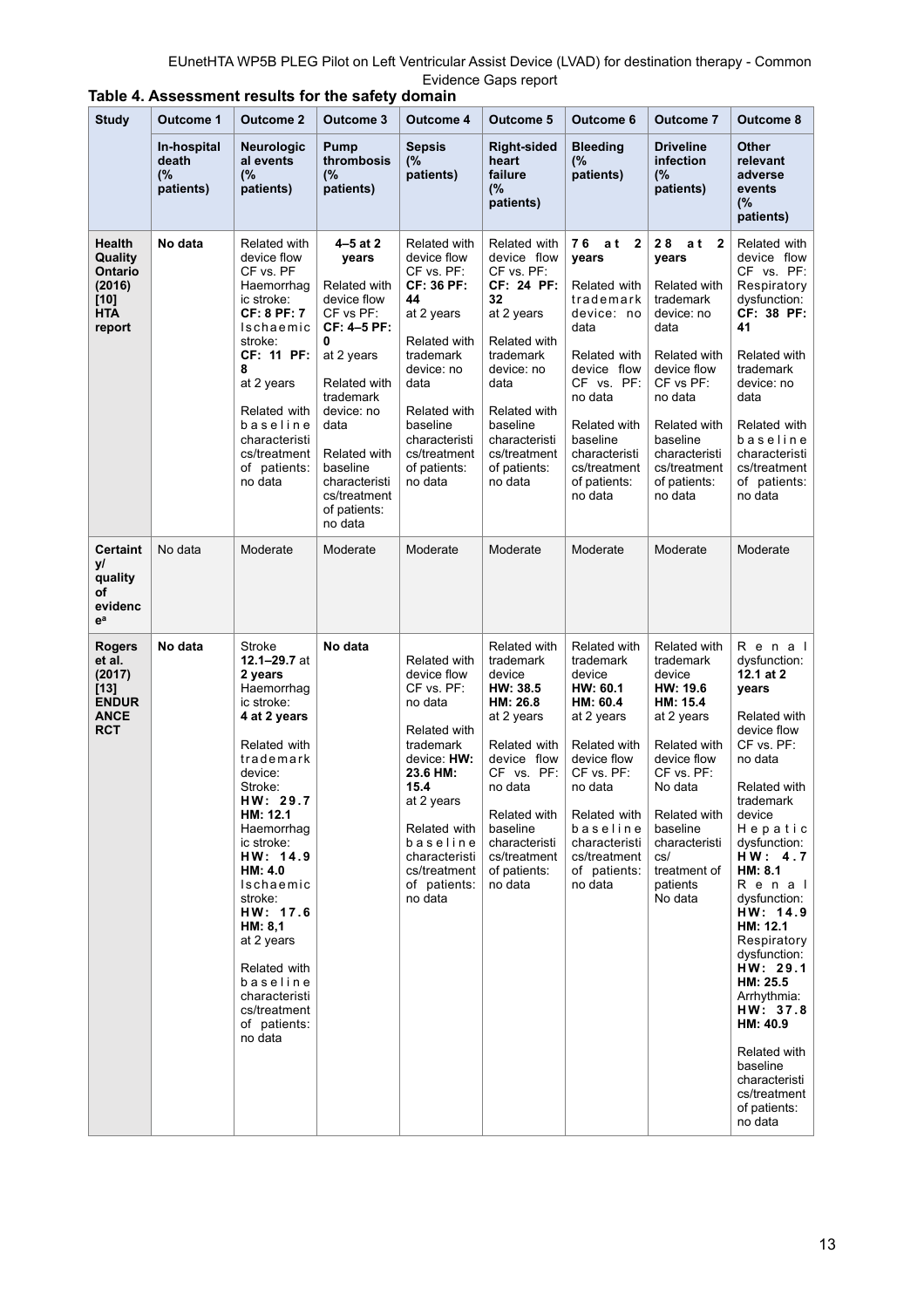|                                                                                                                        | Evidence Gaps report                    |                                                                                                                                                                                                                                                                    |                                       |                                  |                                                    |                                                                                                                                                                                                                      |                                                                                                                                                                                                                     |                                                                                                                                                                                                                                             |
|------------------------------------------------------------------------------------------------------------------------|-----------------------------------------|--------------------------------------------------------------------------------------------------------------------------------------------------------------------------------------------------------------------------------------------------------------------|---------------------------------------|----------------------------------|----------------------------------------------------|----------------------------------------------------------------------------------------------------------------------------------------------------------------------------------------------------------------------|---------------------------------------------------------------------------------------------------------------------------------------------------------------------------------------------------------------------|---------------------------------------------------------------------------------------------------------------------------------------------------------------------------------------------------------------------------------------------|
| <b>Study</b>                                                                                                           | Outcome 1                               | <b>Outcome 2</b>                                                                                                                                                                                                                                                   | <b>Outcome 3</b>                      | <b>Outcome 4</b>                 | <b>Outcome 5</b>                                   | Outcome 6                                                                                                                                                                                                            | <b>Outcome 7</b>                                                                                                                                                                                                    | Outcome 8                                                                                                                                                                                                                                   |
|                                                                                                                        | In-hospital<br>death<br>(%<br>patients) | <b>Neurologic</b><br>al events<br>(%<br>patients)                                                                                                                                                                                                                  | Pump<br>thrombosis<br>(%<br>patients) | <b>Sepsis</b><br>(%<br>patients) | Right-sided<br>heart<br>failure<br>(%<br>patients) | <b>Bleeding</b><br>(%<br>patients)                                                                                                                                                                                   | <b>Driveline</b><br>infection<br>(%<br>patients)                                                                                                                                                                    | <b>Other</b><br>relevant<br>adverse<br>events<br>(%<br>patients)                                                                                                                                                                            |
| <b>Certaint</b><br>у/<br>quality<br>οf<br>evidenc<br>ea                                                                | No data                                 | Moderate                                                                                                                                                                                                                                                           | No data                               | Moderate                         | Moderate                                           | Moderate                                                                                                                                                                                                             | Moderate                                                                                                                                                                                                            | Moderate                                                                                                                                                                                                                                    |
| Estep et<br>al.<br>(2015)<br>[14]<br>Non-<br>randomi<br>sed<br>clinical<br>trial<br><b>ROADM</b><br><b>AP</b><br>study | No data                                 | Stroke:<br>8.5 at 1<br>year<br>Haemorrhag<br>ic stroke:<br>4.3 at 1<br>year<br>Ischaemic<br>stroke:<br>5.3 at 1<br>year<br>Related with<br>trademark<br>device: no<br>data<br>Related with<br>baseline<br>characteristi<br>cs/treatment<br>of patients:<br>no data | 6.4 at 1<br>year                      | No data                          | No data                                            | 47 at 1 year<br>Related with<br>trademark<br>device: no<br>data<br>Related with<br>device flow<br>$CF$ vs. $PF$ :<br>no data<br>Related with<br>baseline<br>characteristi<br>cs/treatment<br>of patients:<br>no data | 9.6 at 1<br>year<br>Related with<br>trademark<br>device: no<br>data<br>Related with<br>device flow<br>CF vs. PF:<br>no data<br>Related with<br>baseline<br>characteristi<br>cs/treatment<br>of patients:<br>no data | Arrhythmia<br>$18.1 - 40.9$<br>at 1 year<br>Related with<br>device flow<br>CF vs. PF:<br>no data<br>Related with<br>trademark<br>device: no<br>data<br>Related with<br>baseline<br>characteristi<br>cs/treatment<br>of patients:<br>no data |
| <b>Certaint</b><br>уl<br>quality<br>οf<br>evidenc<br>ea                                                                | No data                                 | Very low                                                                                                                                                                                                                                                           | Very low                              | No data                          | No data                                            | Very low                                                                                                                                                                                                             | Very low                                                                                                                                                                                                            | No data                                                                                                                                                                                                                                     |
| <b>Arnold</b><br>et al.<br>(2016)<br>[15]<br><b>INTERM</b><br><b>ACS</b><br><b>Registr</b><br>У                        | No data                                 | No data                                                                                                                                                                                                                                                            | No data                               | No data                          | No data                                            | No data                                                                                                                                                                                                              | No data                                                                                                                                                                                                             | No data                                                                                                                                                                                                                                     |
| <b>Certaint</b><br>уl<br>quality<br>οf<br>evidenc<br>eª                                                                | No data                                 | No data                                                                                                                                                                                                                                                            | No data                               | No data                          | No data                                            | No data                                                                                                                                                                                                              | No data                                                                                                                                                                                                             | No data                                                                                                                                                                                                                                     |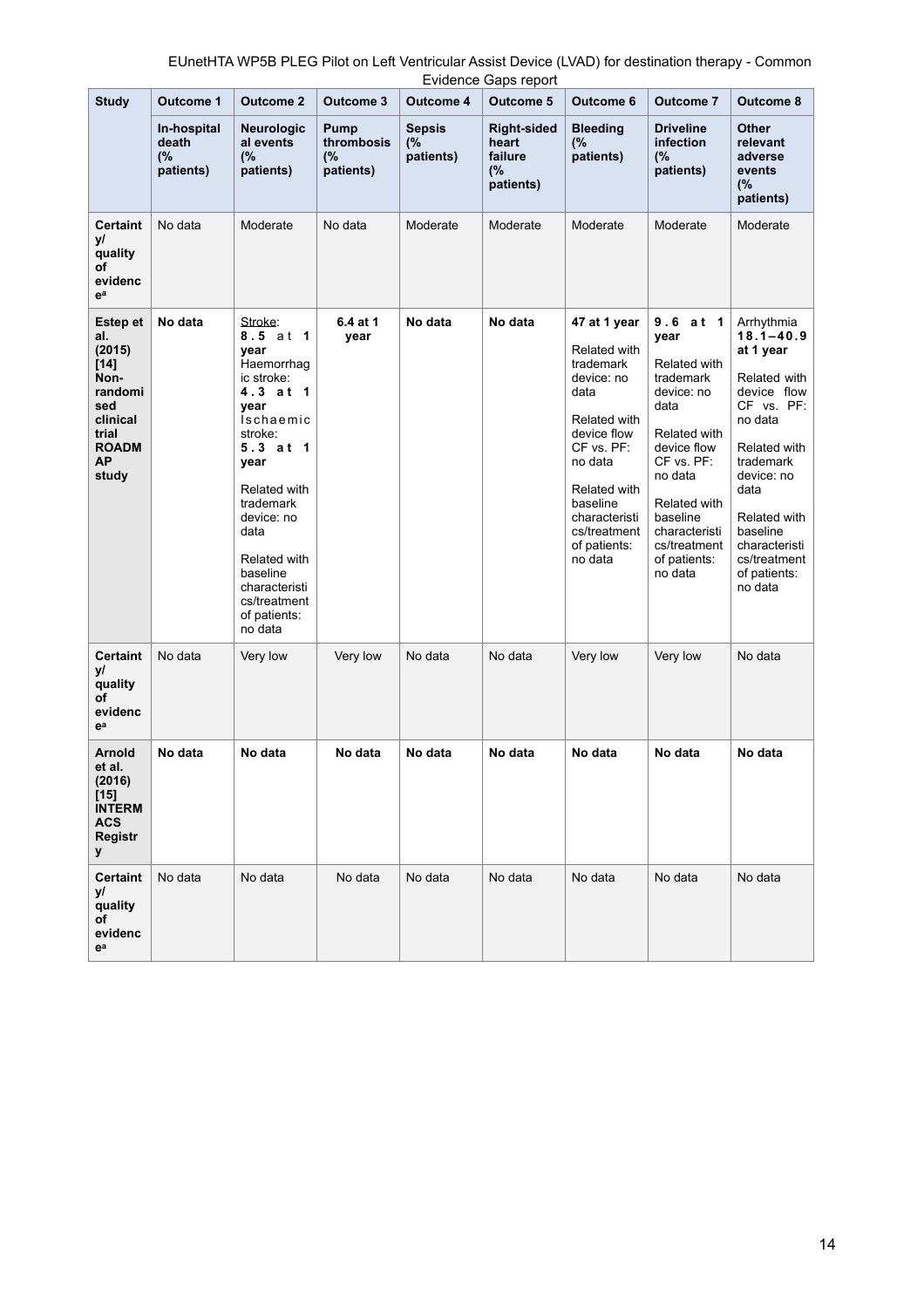|                                                                           |                                                                                                                                                                                             |                                                                                                                                                                           |                                                                                                                                                                                                                                            |                                      | Evidence Gaps report                                                                                                                                                                                                  |                                                                                                                                                                                                                      |                                                                                                                                                                                                                       |                                                                                                                                                                                                                                              |
|---------------------------------------------------------------------------|---------------------------------------------------------------------------------------------------------------------------------------------------------------------------------------------|---------------------------------------------------------------------------------------------------------------------------------------------------------------------------|--------------------------------------------------------------------------------------------------------------------------------------------------------------------------------------------------------------------------------------------|--------------------------------------|-----------------------------------------------------------------------------------------------------------------------------------------------------------------------------------------------------------------------|----------------------------------------------------------------------------------------------------------------------------------------------------------------------------------------------------------------------|-----------------------------------------------------------------------------------------------------------------------------------------------------------------------------------------------------------------------|----------------------------------------------------------------------------------------------------------------------------------------------------------------------------------------------------------------------------------------------|
| <b>Study</b>                                                              | Outcome 1                                                                                                                                                                                   | <b>Outcome 2</b>                                                                                                                                                          | <b>Outcome 3</b>                                                                                                                                                                                                                           | Outcome 4                            | <b>Outcome 5</b>                                                                                                                                                                                                      | Outcome 6                                                                                                                                                                                                            | <b>Outcome 7</b>                                                                                                                                                                                                      | Outcome 8                                                                                                                                                                                                                                    |
|                                                                           | In-hospital<br>death<br>(%<br>patients)                                                                                                                                                     | <b>Neurologic</b><br>al events<br>(%<br>patients)                                                                                                                         | <b>Pump</b><br>thrombosis<br>(%<br>patients)                                                                                                                                                                                               | <b>Sepsis</b><br>(%<br>patients)     | <b>Right-sided</b><br>heart<br>failure<br>(%<br>patients)                                                                                                                                                             | <b>Bleeding</b><br>(%<br>patients)                                                                                                                                                                                   | <b>Driveline</b><br>infection<br>(%<br>patients)                                                                                                                                                                      | <b>Other</b><br>relevant<br>adverse<br>events<br>(%<br>patients)                                                                                                                                                                             |
| Samson<br>et al.<br>(2016)<br>[17]<br>Observ<br>ational<br>study          | No data                                                                                                                                                                                     | Stroke:<br>40 at<br>3<br>years<br>Related with<br>trademark<br>device: no<br>data<br>Related with<br>baseline<br>characteristi<br>cs/treatment<br>of patients:<br>no data | 39 at an<br>average of<br>376 days<br>Related with<br>device flow<br>$CF$ vs. $PF$ :<br>no data<br>Related with<br>trademark<br>device: no<br>data<br>Related with<br>baseline<br>characteristi<br>cs/treatment<br>of patients:<br>no data | No data                              | 46.7 at 3<br>years<br>Related with<br>device flow<br>CF vs. PF:<br>no data<br>Related with<br>trademark<br>device: no<br>data<br>Related with<br>baseline<br>characteristi<br>cs/treatment<br>of patients:<br>no data | 86.7 at 3<br>year<br>Related with<br>trademark<br>device: no<br>data<br>Related with<br>device flow<br>CF vs. PF:<br>no data<br>Related with<br>baseline<br>characteristi<br>cs/treatment<br>of patients:<br>no data | 26.7 at 3<br>years<br>Related with<br>trademark<br>device: no<br>data<br>Related with<br>device flow<br>CF vs. PF:<br>no data<br>Related with<br>baseline<br>characteristi<br>cs/treatment<br>of patients:<br>no data | No data                                                                                                                                                                                                                                      |
| <b>Certaint</b><br>уl<br>quality<br>οf<br>evidenc<br>ea                   | No data                                                                                                                                                                                     | Very low                                                                                                                                                                  | Very low                                                                                                                                                                                                                                   | No data                              | Very low                                                                                                                                                                                                              | Very low                                                                                                                                                                                                             | Very low                                                                                                                                                                                                              | No data                                                                                                                                                                                                                                      |
| Grady<br>et al.<br>(2015)<br>[16]<br><b>INTERM</b><br>ACS<br>Registr<br>У | No data                                                                                                                                                                                     | No data                                                                                                                                                                   | No data                                                                                                                                                                                                                                    | No data                              | No data                                                                                                                                                                                                               | No data                                                                                                                                                                                                              | No data                                                                                                                                                                                                               | No data                                                                                                                                                                                                                                      |
| Certaint<br>уl<br>quality<br>οf<br>evidenc<br>ea                          | No data                                                                                                                                                                                     | No data                                                                                                                                                                   | No data                                                                                                                                                                                                                                    | No data                              | No data                                                                                                                                                                                                               | No data                                                                                                                                                                                                              | No data                                                                                                                                                                                                               | No data                                                                                                                                                                                                                                      |
| <b>Haeck</b><br>et al.<br>(2015)<br>$[18]$<br>Observ<br>ational<br>study  | 25% (n=2<br>patients)<br>Related with<br>personnel<br>training,<br>device flow<br>CF vs PF,<br>trademark<br>device,<br>baseline<br>characteristi<br>cs/treatment<br>of patients:<br>no data | No data                                                                                                                                                                   | No data                                                                                                                                                                                                                                    | $5.8(n=1)$<br>patient) at<br>2 years | 13<br>< 30<br>days<br>Related with<br>device flow<br>CF vs. PF:<br>no data<br>Related with<br>trademark<br>device: no<br>data<br>Related with<br>baseline<br>characteristi<br>cs/treatment<br>of patients:<br>no data | No data                                                                                                                                                                                                              | No data                                                                                                                                                                                                               | Renal<br>dysfunction:<br>38 at 2<br>years<br>Related with<br>device flow<br>CF vs. PF:<br>no data<br>Related with<br>trademark<br>device: no<br>data<br>Related with<br>baseline<br>characteristi<br>cs/treatment<br>of patients:<br>no data |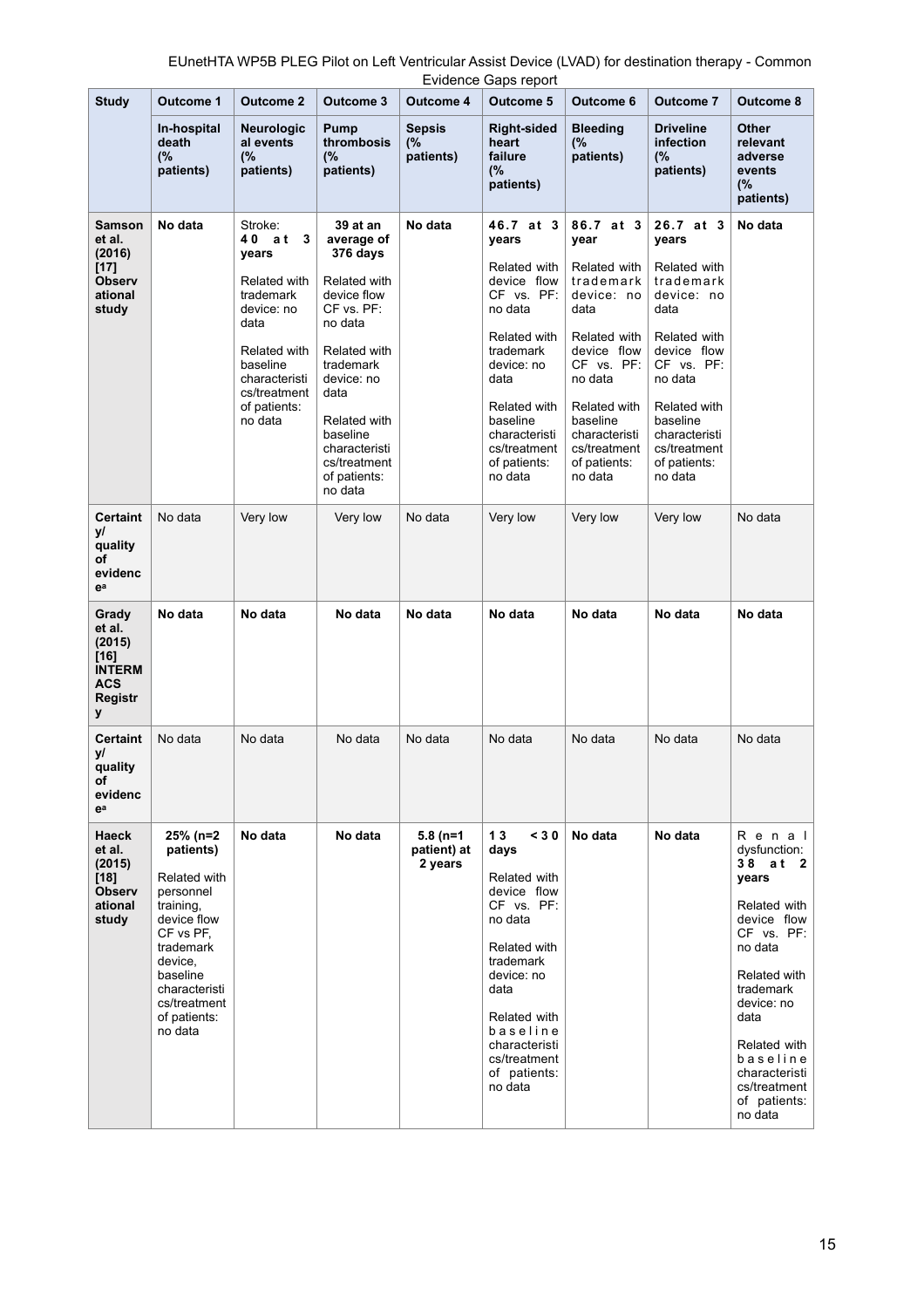|                                                            |                                         |                                                   |                                       |                                  | Linucrice Oups report                                     |                                    |                                                  |                                                                  |
|------------------------------------------------------------|-----------------------------------------|---------------------------------------------------|---------------------------------------|----------------------------------|-----------------------------------------------------------|------------------------------------|--------------------------------------------------|------------------------------------------------------------------|
| <b>Study</b>                                               | <b>Outcome 1</b>                        | <b>Outcome 2</b>                                  | Outcome 3                             | <b>Outcome 4</b>                 | Outcome 5                                                 | Outcome 6                          | Outcome 7                                        | <b>Outcome 8</b>                                                 |
|                                                            | In-hospital<br>death<br>(%<br>patients) | <b>Neurologic</b><br>al events<br>(%<br>patients) | Pump<br>thrombosis<br>(%<br>patients) | <b>Sepsis</b><br>(%<br>patients) | <b>Right-sided</b><br>heart<br>failure<br>(%<br>patients) | <b>Bleeding</b><br>(%<br>patients) | <b>Driveline</b><br>infection<br>(%<br>patients) | <b>Other</b><br>relevant<br>adverse<br>events<br>(%<br>patients) |
| <b>Certaint</b><br>уl<br>quality<br>οf<br>evidenc<br>$e^a$ | Very low                                | No data                                           | No data                               | Very low                         | Very low                                                  | No data                            | No data                                          | Very low                                                         |

aEvaluated by GRADE.

**Abbreviations:** CF=continuous flow pump; CS=qualitative Study; HM=HeartMate II®; HW=HeartWare TM HVAD TM; GR=GRADE scale; OS=observational study; PF=pulsing flow pump; RCT=randomised clinical trial; SR=systematic review.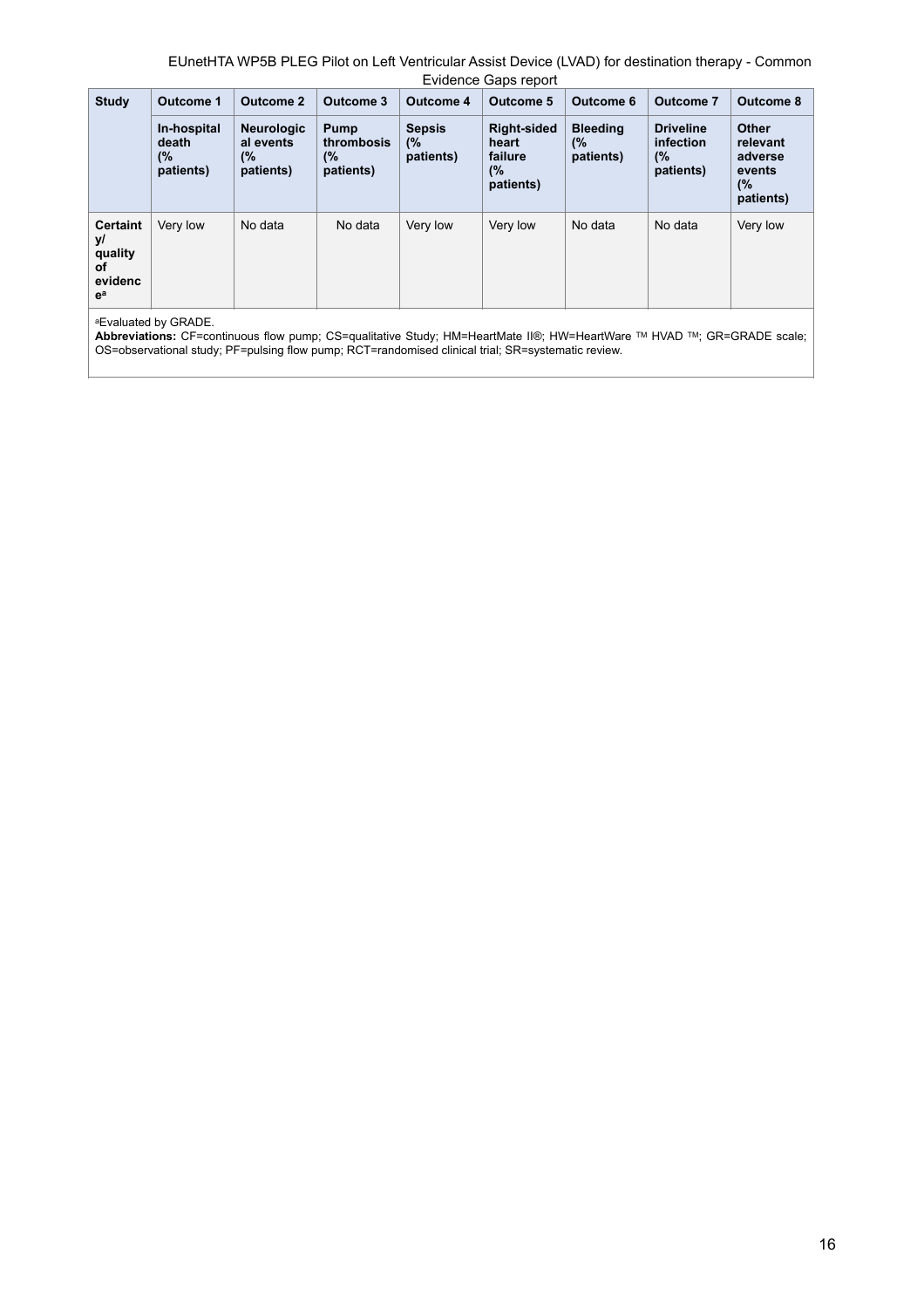| <b>Study</b>                                                                      | <b>Outcome 1</b><br><b>Outcome 2</b>                                                                                                                                                                                                                     |                                                                                                                                                                                                                           | Outcome 3                                                                                                                                                                                                                                | <b>Outcome 4</b>                                                                                                                                                                                                                                                    | Outcome 5                                                                                                                                                                                                                     | Outcome 6                                                                                                                                                                                                                                                                                                                                                        | Outcom<br>e 7                                                                                    |
|-----------------------------------------------------------------------------------|----------------------------------------------------------------------------------------------------------------------------------------------------------------------------------------------------------------------------------------------------------|---------------------------------------------------------------------------------------------------------------------------------------------------------------------------------------------------------------------------|------------------------------------------------------------------------------------------------------------------------------------------------------------------------------------------------------------------------------------------|---------------------------------------------------------------------------------------------------------------------------------------------------------------------------------------------------------------------------------------------------------------------|-------------------------------------------------------------------------------------------------------------------------------------------------------------------------------------------------------------------------------|------------------------------------------------------------------------------------------------------------------------------------------------------------------------------------------------------------------------------------------------------------------------------------------------------------------------------------------------------------------|--------------------------------------------------------------------------------------------------|
|                                                                                   | Overall<br>survival<br>(% patients)                                                                                                                                                                                                                      | Event-free<br>survival rate<br>(% patients) <sup>a</sup>                                                                                                                                                                  | <b>Functional</b><br>capacityb                                                                                                                                                                                                           | Durability of<br>the LVADs or<br>device failure<br>% (patients)                                                                                                                                                                                                     | Long-term<br>management<br>(% patients)                                                                                                                                                                                       | <b>Quality of life</b>                                                                                                                                                                                                                                                                                                                                           | <b>Satisfac</b><br>tion and<br>accepta<br>bility of<br>the<br>patient<br>and/or<br>caregiv<br>er |
| Health<br>Quality<br><b>Ontario</b><br>(2016)<br>$[10]$<br>т<br>H.<br>A<br>report | 16 at 4 years<br>Related with<br>device flow CF<br>vs. PF<br>CF: 76 PF: 68<br>at 1 year<br>CF: 67 PF: 45<br>at 2 years<br>Related with<br>the device: no<br>data<br>Related with<br>baseline<br>characteristics/<br>treatment of<br>patients: no<br>data | 54 at 2 years<br>Related with<br>device flow CF<br>vs. PF<br>CF: 96 PF: 83<br>at 1 year<br>Related with<br>the device: no<br>data<br>Related with<br>baseline<br>characteristics/<br>treatment of<br>patients: no<br>data | Related with<br>device flow<br>CF vs PFCF:<br>318 PF: 306 at<br>1 year<br>Related with<br>the device: no<br>data<br>Related with<br>baseline<br>characteristics/<br>treatment of<br>patients: no<br>data                                 | P<br><b>u</b><br>m<br>p<br>replacement:<br>34 at 2 years<br>Related with<br>device flow<br>CF vs. PFCF:<br>9 PF: 34 at 2<br>years<br>Related with<br>the device: no<br>data<br>Related with<br>baseline<br>characteristics/<br>treatment of<br>patients: no<br>data | No data                                                                                                                                                                                                                       | EQ-5D (score)<br>3 months: 70<br>(HM)<br>2 year: 70<br>(HM)<br>Related with<br>device flow<br>CF vs. PF<br><b>KCCQ (score)</b><br>CF: 65.9 PF:<br>59.1 at 1 years<br><b>MLHFQ</b><br>(score) CF:<br>34.1 PF: 44.4<br>at 1 year<br>Related with<br>the device: no<br>data<br>Related with<br>baseline<br>characteristics/<br>treatment of<br>patients: no<br>data | No data                                                                                          |
| Certainty/<br>quality of<br>evidence <sup>c</sup>                                 | Moderate                                                                                                                                                                                                                                                 | Moderate                                                                                                                                                                                                                  | Moderate                                                                                                                                                                                                                                 | Moderate                                                                                                                                                                                                                                                            | No data                                                                                                                                                                                                                       | Moderate                                                                                                                                                                                                                                                                                                                                                         | No data                                                                                          |
| Rogers et<br>al. (2017)<br>[13]<br>Enduranc<br>e RCT                              | Related with<br>the device<br>HW: 60.2 HM:<br>67.6<br>at 2 years<br>Related with<br>device flow CF<br>vs PF: no data<br>Related with<br>baseline<br>characteristics/<br>treatment of<br>patients: no<br>data                                             | Related with<br>the device<br>HW: 55.0 HM:<br>57.4<br>at 2 years<br>Related with<br>device flow CF<br>vs PF: no data<br>Related with<br>baseline<br>characteristics/<br>treatment of<br>patients: no<br>data              | Related with<br>the device<br>at 3 months:<br>HW:<br>199.4±183.4<br>HM:<br>190.1±159.01<br>Related with<br>device flow<br>CF vs PFCF:<br>no data<br>Related with<br>baseline<br>characteristics/<br>treatment of<br>patients: no<br>data | Related with<br>the device<br><b>Device</b><br>malfunction<br>or failure:<br>25.5-31.4 at 2<br>years<br>Related with<br>device flow<br>CF vs. PFCF:<br>no data<br><b>Related with</b><br>baseline<br>characteristics/<br>treatment of<br>patients: no<br>data       | Related with<br>the device<br>Rehospitalisat<br>ion<br>HW: 84.1<br>HM: 79.2<br>Related with<br>device flow<br>CF vs. PFCF:<br>no data<br>Related with<br>baseline<br>characteristics/<br>treatment of<br>patients: no<br>data | Related with<br>the device<br>EQ-5D (score<br>increased) at<br>3 months<br>HW: 22.5<br>HM: 25.5<br><b>KCCQ</b> (score<br>increased)<br>HW: 25.8<br>HM: 25.3<br>Related with<br>device flow<br>CF vs. PFCF:<br>no data<br>Related with<br>baseline<br>characteristics/<br>treatment of<br>patients: no<br>data                                                    | No data                                                                                          |
| Certainty/<br>quality of<br>evidence <sup>c</sup>                                 | Moderate                                                                                                                                                                                                                                                 | Moderate                                                                                                                                                                                                                  | Moderate                                                                                                                                                                                                                                 | Moderate                                                                                                                                                                                                                                                            | Moderate                                                                                                                                                                                                                      | Moderate                                                                                                                                                                                                                                                                                                                                                         | No data                                                                                          |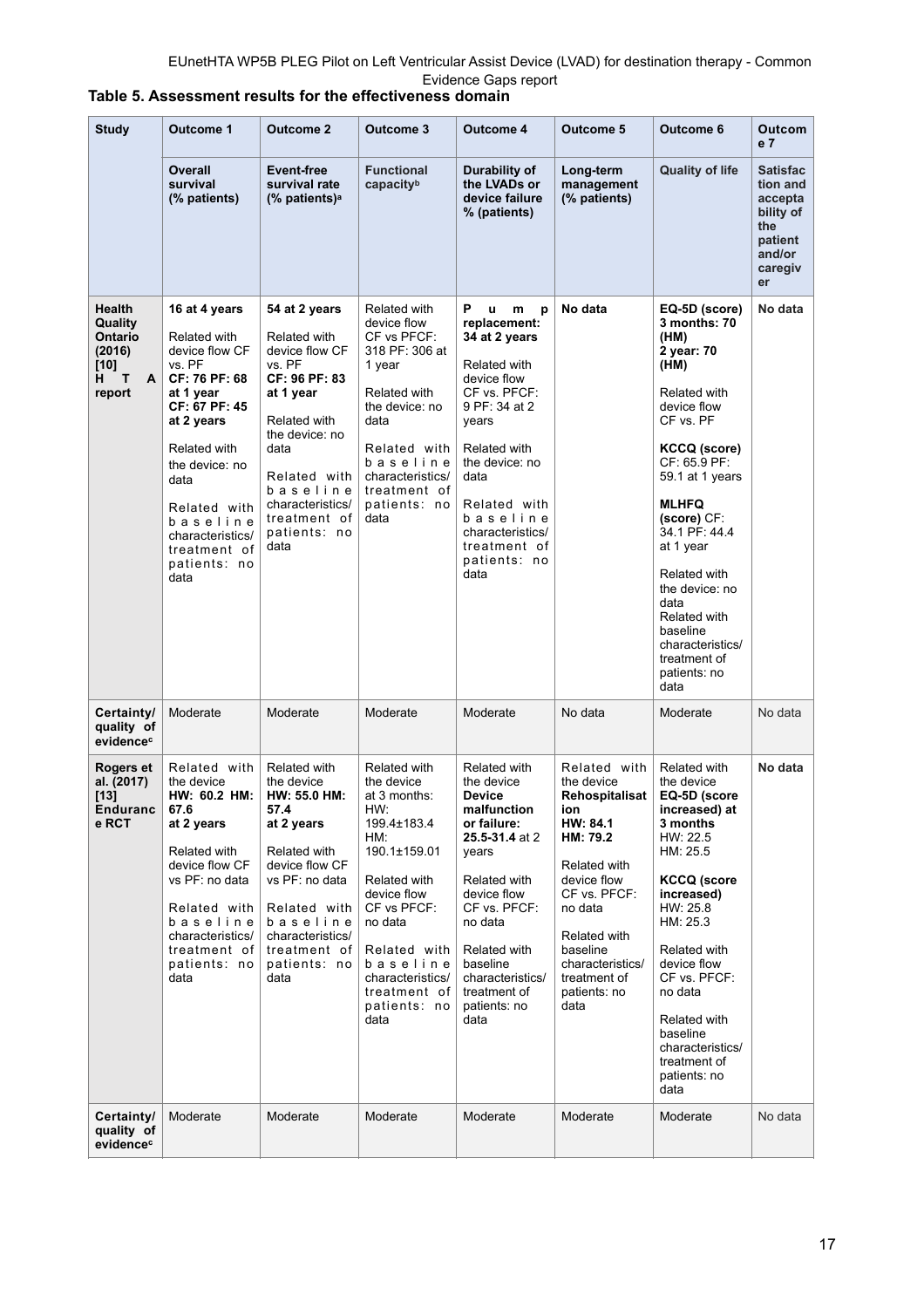|                                                                                                          |                                                                                                                                                                                                                                         |                                                                                                                                                                                                      |                                                                                                                                                                                                                 | Evidence Gaps report                                            |                                                                                                                                                                                                       |                                                                                                                                                                                                                                                 |                                                                                                  |
|----------------------------------------------------------------------------------------------------------|-----------------------------------------------------------------------------------------------------------------------------------------------------------------------------------------------------------------------------------------|------------------------------------------------------------------------------------------------------------------------------------------------------------------------------------------------------|-----------------------------------------------------------------------------------------------------------------------------------------------------------------------------------------------------------------|-----------------------------------------------------------------|-------------------------------------------------------------------------------------------------------------------------------------------------------------------------------------------------------|-------------------------------------------------------------------------------------------------------------------------------------------------------------------------------------------------------------------------------------------------|--------------------------------------------------------------------------------------------------|
| <b>Study</b>                                                                                             | <b>Outcome 1</b>                                                                                                                                                                                                                        | <b>Outcome 2</b>                                                                                                                                                                                     | <b>Outcome 3</b>                                                                                                                                                                                                | <b>Outcome 4</b>                                                | Outcome 5                                                                                                                                                                                             | Outcome 6                                                                                                                                                                                                                                       | Outcom<br>e <sub>7</sub>                                                                         |
|                                                                                                          | <b>Overall</b><br>survival<br>(% patients)                                                                                                                                                                                              | Event-free<br>survival rate<br>$%$ patients) <sup>a</sup>                                                                                                                                            | <b>Functional</b><br>capacityb                                                                                                                                                                                  | Durability of<br>the LVADs or<br>device failure<br>% (patients) | Long-term<br>management<br>(% patients)                                                                                                                                                               | <b>Quality of life</b>                                                                                                                                                                                                                          | <b>Satisfac</b><br>tion and<br>accepta<br>bility of<br>the<br>patient<br>and/or<br>caregiv<br>er |
| Estep et<br>al. (2015)<br>$[14]$<br>Non-<br>randomis<br>ed clinical<br>trial<br><b>ROADMA</b><br>P study | 82±4 at 1 year<br>Related with<br>the device: no<br>data<br>Related with<br>device flow CF<br>vs PF: no data<br>Related with<br>baseline<br>characteristics/<br>treatment of<br>patients: no<br>data                                    | 80±4 at 1 year<br>Related with<br>the device: no<br>data<br>Related with<br>device flow CF<br>vs PF: no data<br>Related with<br>baseline<br>characteristics/<br>treatment of<br>patients: no<br>data | 75 (187–263)<br>at 1 year<br>Related with<br>the device: no<br>data<br>Related with<br>device flow CF<br>vs PF: no data<br>Related with<br>baseline<br>characteristics/<br>treatment of<br>patients: no<br>data | No data                                                         | 79.8 at 1 year<br>Related with<br>the device: no<br>data<br>Related with<br>device flow CF<br>vs. PF: no data<br>Related with<br>baseline<br>characteristics/<br>treatment of<br>patients: no<br>data | EQ-5D (score<br>increased)<br>29 (41 to 70)<br>at 1 year<br>Related with<br>the device: no<br>data<br>Related with<br>device flow CF<br>vs. PF: no data<br>Related with<br>baseline<br>characteristics/<br>treatment of<br>patients: no<br>data | No data                                                                                          |
| Certainty/<br>quality of<br>evidencec                                                                    | Moderate                                                                                                                                                                                                                                | Moderate                                                                                                                                                                                             | Moderate                                                                                                                                                                                                        | No data                                                         | Moderate                                                                                                                                                                                              | Very low                                                                                                                                                                                                                                        | No data                                                                                          |
| Arnold et<br>al. (2016)<br>$[15]$<br><b>INTERMA</b><br>С<br>S<br><b>Registry</b>                         | 77.6 at 1 year<br>Related with<br>the device: no<br>data<br>Related with<br>device flow CF<br>vs. PF: no data<br>Related with<br>baseline<br>characteristics/<br>treatment of<br>patients: no<br>data                                   | No data                                                                                                                                                                                              | No data                                                                                                                                                                                                         | No data                                                         | No data                                                                                                                                                                                               | No data                                                                                                                                                                                                                                         | No data                                                                                          |
| Certainty/<br>quality of<br>evidencec                                                                    | Very low                                                                                                                                                                                                                                | No data                                                                                                                                                                                              | No data                                                                                                                                                                                                         | No data                                                         | No data                                                                                                                                                                                               | No data                                                                                                                                                                                                                                         | No data                                                                                          |
| Samson<br>et al.<br>(2016)<br>$[17]$<br><b>Observati</b><br>onal<br>study                                | 72.2 at 1 year<br>37 at 2 years<br>37 at 3 years<br>Related with<br>the device: no<br>data<br>Related with<br>device flow CF<br>vs. PF: no data<br>Related with<br>baseline<br>characteristics/<br>treatment of<br>patients: no<br>data | No data                                                                                                                                                                                              | No data                                                                                                                                                                                                         | No data                                                         | No data                                                                                                                                                                                               | No data                                                                                                                                                                                                                                         | No data                                                                                          |
| Certainty/<br>quality of<br>evidencec                                                                    | Very low                                                                                                                                                                                                                                | No data                                                                                                                                                                                              | No data                                                                                                                                                                                                         | No data                                                         | No data                                                                                                                                                                                               | No data                                                                                                                                                                                                                                         | No data                                                                                          |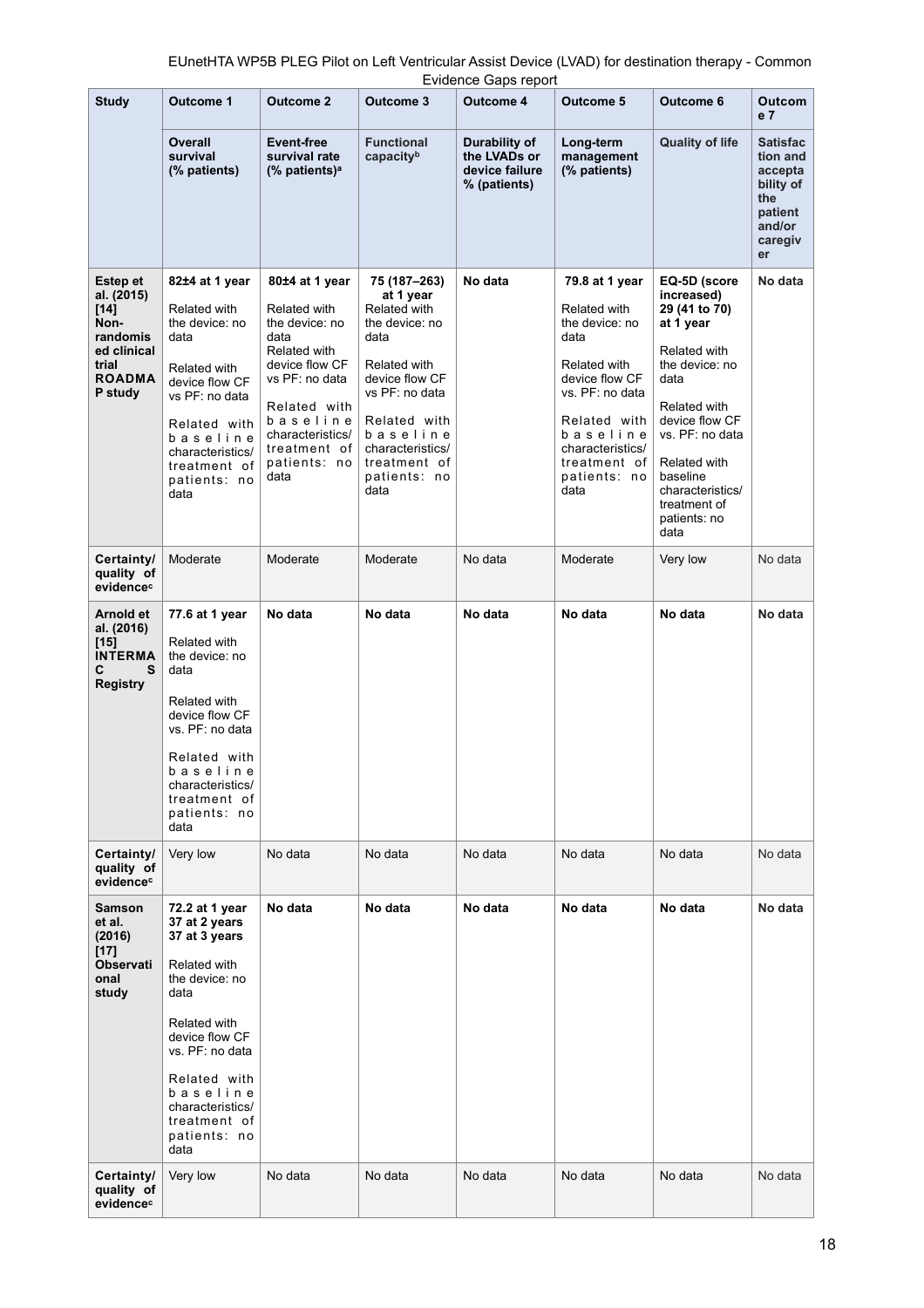| EUnetHTA WP5B PLEG Pilot on Left Ventricular Assist Device (LVAD) for destination therapy - Common |
|----------------------------------------------------------------------------------------------------|
| Evidence Gaps report                                                                               |

| <b>Study</b>                                                        | <b>Outcome 1</b>                                                                                                                                                                                                                             | <b>Outcome 2</b>                                                    | <b>Outcome 3</b>                                                                                                                                                                                                 | <b>Outcome 4</b>                                                | <b>Outcome 5</b>                        | Outcome 6                                                                                                                                                                                                                           | <b>Outcom</b><br>e <sub>7</sub>                                                                  |
|---------------------------------------------------------------------|----------------------------------------------------------------------------------------------------------------------------------------------------------------------------------------------------------------------------------------------|---------------------------------------------------------------------|------------------------------------------------------------------------------------------------------------------------------------------------------------------------------------------------------------------|-----------------------------------------------------------------|-----------------------------------------|-------------------------------------------------------------------------------------------------------------------------------------------------------------------------------------------------------------------------------------|--------------------------------------------------------------------------------------------------|
|                                                                     | Overall<br>survival<br>(% patients)                                                                                                                                                                                                          | Event-free<br>survival rate<br>$\frac{9}{6}$ patients) <sup>a</sup> | <b>Functional</b><br>capacityb                                                                                                                                                                                   | Durability of<br>the LVADs or<br>device failure<br>% (patients) | Long-term<br>management<br>(% patients) | <b>Quality of life</b>                                                                                                                                                                                                              | <b>Satisfac</b><br>tion and<br>accepta<br>bility of<br>the<br>patient<br>and/or<br>caregiv<br>er |
| Grady et<br>al. (2015)<br>[16]<br><b>INTERMA</b><br>СS<br>Registry  | Related with<br>the device: no<br>data<br>Related with<br>device flow CF<br>vs. PF: no data<br>Related with<br>baseline<br>characteristics/<br>treatment of<br>patients<br><60 years, 77<br>60-69 years,<br>74<br>>70 years, 73<br>at 1 year | No data                                                             | No data                                                                                                                                                                                                          | No data                                                         | No data                                 | No data                                                                                                                                                                                                                             | No data                                                                                          |
| Certainty/<br>quality of<br>evidence <sup>c</sup>                   | Very low                                                                                                                                                                                                                                     | No data                                                             | No data                                                                                                                                                                                                          | No data                                                         | No data                                 | No data                                                                                                                                                                                                                             | No data                                                                                          |
| Haeck et<br>al. (2015)<br>[18]<br><b>Observati</b><br>onal<br>study | 75 at 6<br>months<br>Related with<br>the device: no<br>data<br>Related with<br>device flow CF<br>vs. PF: no data<br>Related with<br>baseline<br>characteristics/<br>treatment of<br>patients: no<br>data                                     | No data                                                             | 300<br>a t<br>6<br>months<br>Related with<br>the device: no<br>data<br>Related with<br>device flow CF<br>vs. PF: no data<br>Related with<br>baseline<br>characteristics/<br>treatment of<br>patients: no<br>data | No data                                                         | No data                                 | <b>MLHFQ</b><br>3 months: 40<br>6 months: 25<br>Related with<br>the device: no<br>data<br>Related with<br>device flow CF<br>vs. PF: no data<br>Related with<br>baseline<br>characteristics/<br>treatment of<br>patients: no<br>data | No data                                                                                          |
| Certainty/<br>quality of<br>evidencec                               | Very low                                                                                                                                                                                                                                     | No data                                                             | Very low                                                                                                                                                                                                         | No data                                                         | No data                                 | Very low                                                                                                                                                                                                                            | No data                                                                                          |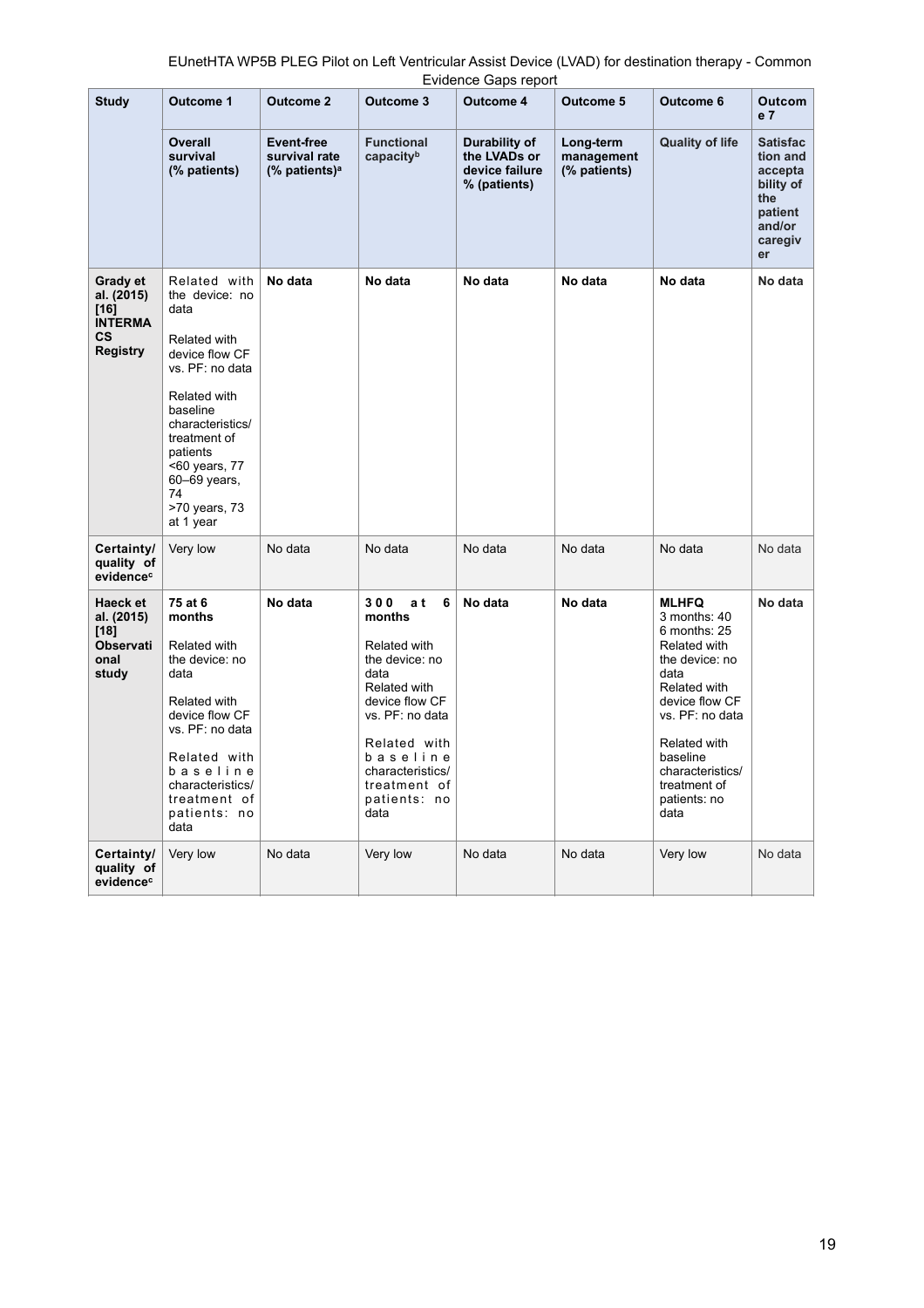| EUnetHTA WP5B PLEG Pilot on Left Ventricular Assist Device (LVAD) for destination therapy - Common |
|----------------------------------------------------------------------------------------------------|
| Evidence Gaps report                                                                               |

|                                                   |                                     |                                                                 |                                | <b>Exigence Oups report</b>                                            |                                         |                        |                                                                                                                                                                                                                                                                                                                                                                                                                                                               |
|---------------------------------------------------|-------------------------------------|-----------------------------------------------------------------|--------------------------------|------------------------------------------------------------------------|-----------------------------------------|------------------------|---------------------------------------------------------------------------------------------------------------------------------------------------------------------------------------------------------------------------------------------------------------------------------------------------------------------------------------------------------------------------------------------------------------------------------------------------------------|
| <b>Study</b>                                      | Outcome 1                           | <b>Outcome 2</b>                                                | Outcome 3                      | <b>Outcome 4</b>                                                       | Outcome 5                               | Outcome 6              | Outcom<br>e 7                                                                                                                                                                                                                                                                                                                                                                                                                                                 |
|                                                   | Overall<br>survival<br>(% patients) | <b>Event-free</b><br>survival rate<br>(% patients) <sup>a</sup> | <b>Functional</b><br>capacityb | <b>Durability of</b><br>the LVADs or<br>device failure<br>% (patients) | Long-term<br>management<br>(% patients) | <b>Quality of life</b> | <b>Satisfac</b><br>tion and<br>accepta<br>bility of<br>the<br>patient<br>and/or<br>caregiv<br>er                                                                                                                                                                                                                                                                                                                                                              |
| <b>Marcuccil</b><br>li et al.<br>(2014)<br>$[21]$ | No data                             | No data                                                         | No data                        | No data                                                                | No data                                 | No data                | Concern<br>s<br>regardin<br>$\begin{array}{c} \n\frac{1}{3} \\ \frac{1}{3} \\ \frac{1}{3} \\ \frac{1}{3} \\ \frac{1}{3} \\ \frac{1}{3} \\ \frac{1}{3} \\ \frac{1}{3} \\ \frac{1}{3} \\ \frac{1}{3} \\ \frac{1}{3} \\ \frac{1}{3} \\ \frac{1}{3} \\ \frac{1}{3} \\ \frac{1}{3} \\ \frac{1}{3} \\ \frac{1}{3} \\ \frac{1}{3} \\ \frac{1}{3} \\ \frac{1}{3} \\ \frac{1}{3} \\ \frac{1}{3} \\ \frac{1}{3} \\ \frac{1}{3} \\ \frac{1}{3} \\ \frac{1}{3} \\ \frac{$ |
| Kitko et<br>al. (2013)<br>$[20]$                  |                                     |                                                                 |                                |                                                                        |                                         |                        | need<br>to<br>modi                                                                                                                                                                                                                                                                                                                                                                                                                                            |
| <b>Brush et</b><br>al. (2010)<br>$[19]$           |                                     |                                                                 |                                |                                                                        |                                         |                        | fy<br>the<br>lifest<br>yle<br>٠<br>the<br>fear<br>and<br>anxi<br>ety<br>caus<br>ed<br>by<br>the<br>new<br>situa<br>tion<br>as<br>well<br>as<br>the<br>stres<br>S<br>relat<br>ed to<br>the<br>deci<br>sion-<br>maki<br>ng<br>proc<br>ess<br>both<br>to<br>impl<br>eme<br>nt it<br>and<br>to<br>with<br>draw<br>it<br>diffi<br>٠<br>culti<br>es<br>that<br>supp<br>oses<br>the<br>devi<br>ce in<br>the<br>daily<br>life<br>$\mathsf{of}$                        |
|                                                   |                                     |                                                                 |                                |                                                                        |                                         |                        | the<br>patie<br>nts                                                                                                                                                                                                                                                                                                                                                                                                                                           |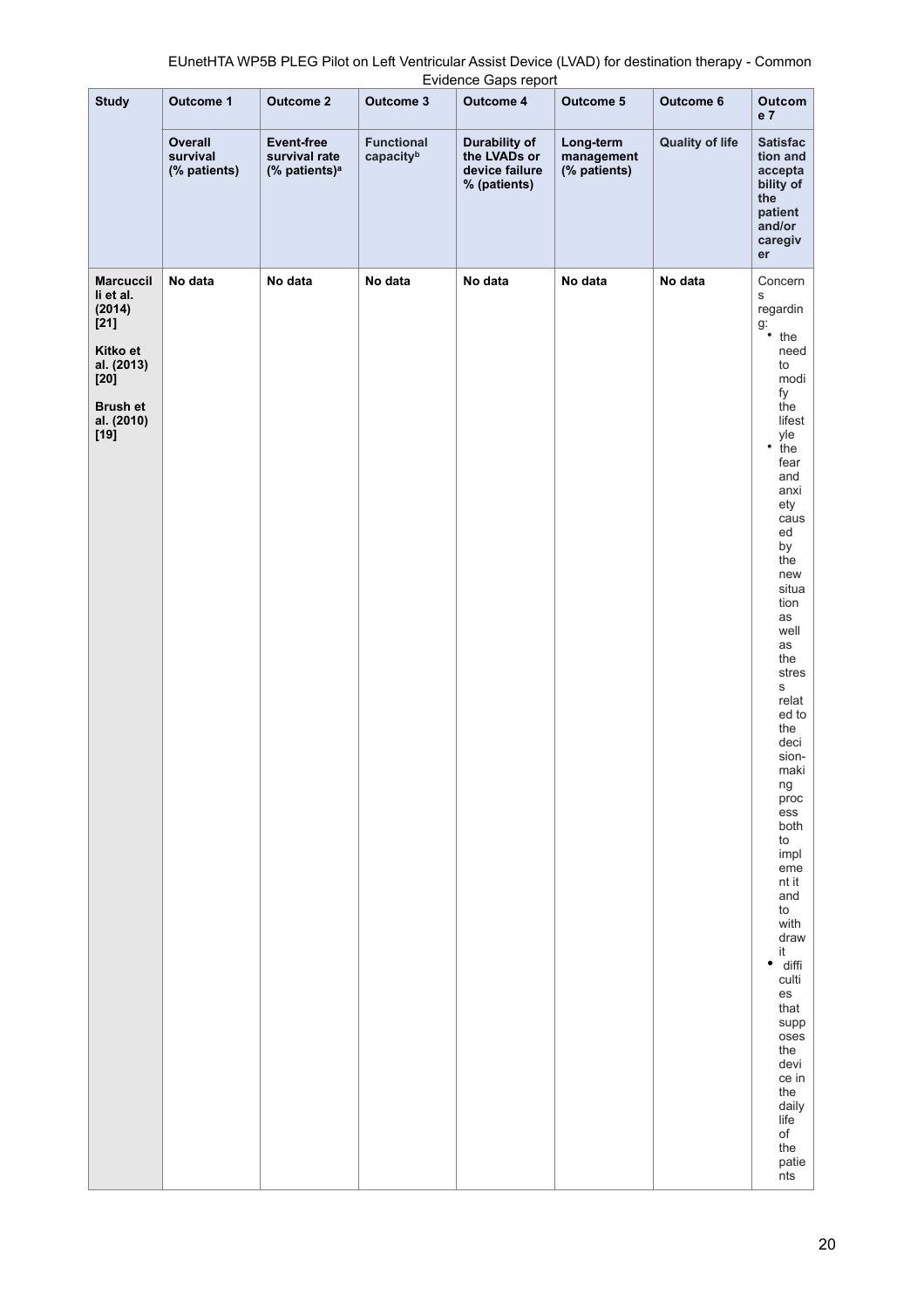| <b>Study</b>                          | Outcome 1                           | <b>Outcome 2</b>                                          | Outcome 3                      | Outcome 4                                                       | Outcome 5                               | Outcome 6              | <b>Outcom</b><br>e <sub>7</sub>                                                                  |
|---------------------------------------|-------------------------------------|-----------------------------------------------------------|--------------------------------|-----------------------------------------------------------------|-----------------------------------------|------------------------|--------------------------------------------------------------------------------------------------|
|                                       | Overall<br>survival<br>(% patients) | Event-free<br>survival rate<br>$%$ patients) <sup>a</sup> | <b>Functional</b><br>capacityb | Durability of<br>the LVADs or<br>device failure<br>% (patients) | Long-term<br>management<br>(% patients) | <b>Quality of life</b> | <b>Satisfac</b><br>tion and<br>accepta<br>bility of<br>the<br>patient<br>and/or<br>caregiv<br>er |
| Certainty/<br>quality of<br>evidencec | No data                             | No data                                                   | No data                        | No data                                                         | No data                                 | No data                | <b>GRADE-</b><br>CERQu<br>a<br>moderat<br>e                                                      |

aEvent-free survival=survival free from disabling stroke or LVAD urgent replacement.

bTo be evaluated by 6-min walk distance post LVAD (metres). NYHA class pre-LVAD vs. post-DAV was not evaluated. cTo be evaluated by GRADE.

**Abbreviations:** CF=continuous flow; EQ-5D=EuroQol-5 dimensions; HM=HeartMate II®; HW=HeartWare ™; KCCQ=Kansas City Cardiomyopathy Questionnaire; MLHFQ=Minnesota Living with Heart Failure Questionnaire; PF=pulsatile flow; SF-36=Short Form-36.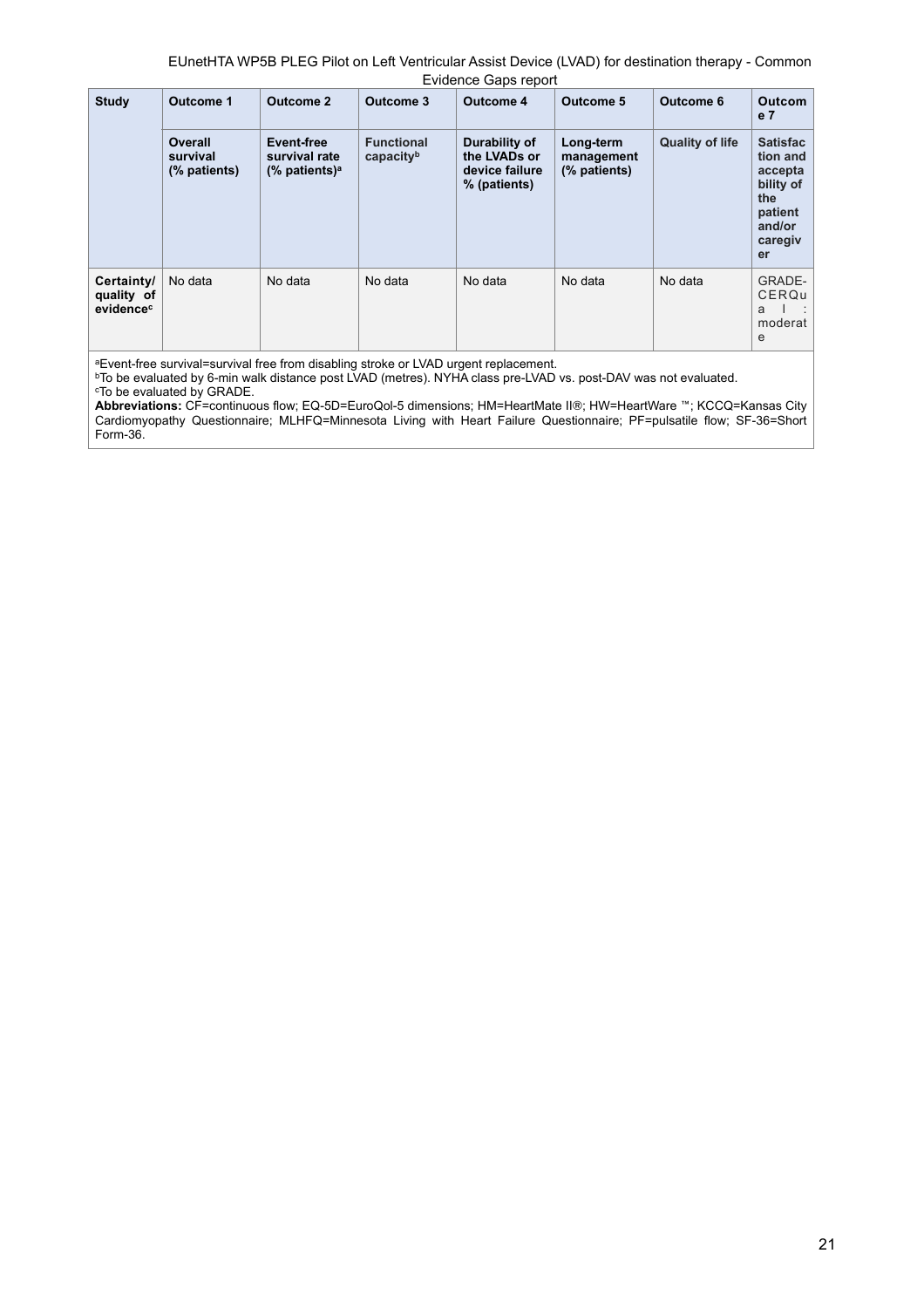|        |  |  |  | Table 6. Assessment results for the cost-effectiveness, budget impact and organisational impact |  |
|--------|--|--|--|-------------------------------------------------------------------------------------------------|--|
| domain |  |  |  |                                                                                                 |  |

| <b>Study</b>                                                                                        | <b>Outcome 1</b>                                                                                                                                                          | <b>Outcome 2</b>                                                                                                      | <b>Outcome 3</b>                                                                                                                                                                                                                                    | Outcome 4                 | <b>Outcome 5</b>                             |
|-----------------------------------------------------------------------------------------------------|---------------------------------------------------------------------------------------------------------------------------------------------------------------------------|-----------------------------------------------------------------------------------------------------------------------|-----------------------------------------------------------------------------------------------------------------------------------------------------------------------------------------------------------------------------------------------------|---------------------------|----------------------------------------------|
|                                                                                                     | <b>Cost-utility</b><br>analysis                                                                                                                                           | Cost-<br>effectiveness<br>analysis                                                                                    | <b>Cost impact due to</b><br>rehospitalisation,<br>replacement or<br>removal of the<br>device                                                                                                                                                       | Organisationa<br>I impact | <b>Patient and</b><br>caregivers<br>teaching |
| Chew et al.<br>$(2017)$ [32]<br>Cost-<br>effectiveness<br>analysis Markov-<br>model-based<br>study  | ICER:<br>\$230,692/QALY or<br>\$193,975/LY<br>compared with OMM<br>(Canadian dollars)                                                                                     | No data                                                                                                               | <b>Cost of implantation</b><br>per case (including<br>cost of device and<br>hospitalisation)<br>\$182,600 (\$91,300-<br>\$273,900)<br>(2015 Canadian<br>dollars)<br>Yearly<br>rehospitalisation for<br>LVAD \$25,859b<br>(2015 Canadian<br>dollars) | No data                   | No data                                      |
| Certainty/quality<br>of evidence <sup>a</sup>                                                       | Moderate                                                                                                                                                                  | No data                                                                                                               | Moderate                                                                                                                                                                                                                                            | No data                   | No data                                      |
| <b>Health Quality</b><br><b>Ontario (2016)</b><br>[10]<br>Systematic review                         | ICER:<br>a) €107,600/QALY<br>(95% CI, €66,700-<br>€181,100)<br>compared with OMM<br>b) €94,100/life-year<br>gained<br>(95% CI, €59,100-<br>€160,100)<br>compared with OMM | ICER:<br>\$198,184/QALY<br>\$167,208/life-year<br>gained<br>compared with<br><b>OMM</b><br>(United States<br>dollars) | No data                                                                                                                                                                                                                                             | No data                   | No data                                      |
| Certainty/quality<br>of evidence <sup>a</sup>                                                       | Moderate                                                                                                                                                                  | Moderate                                                                                                              | Moderate                                                                                                                                                                                                                                            | No data                   | No data                                      |
| Clegg et al.<br>$(2007)$ [33]<br>Cost-<br>effectiveness<br>analysis<br>Markov-model-<br>based study | No data                                                                                                                                                                   | <b>ICER:</b><br>170,616£/QALY<br>compared with<br><b>OMM</b>                                                          | No data                                                                                                                                                                                                                                             | No data                   | No data                                      |
| Certainty/quality<br>of evidence <sup>a</sup>                                                       | No data                                                                                                                                                                   | Moderate                                                                                                              | No data                                                                                                                                                                                                                                             | No data                   | No data                                      |

aEvaluated by GRADE.

bEstimated by cost of rehospitalisation (\$9795 [\$6850–\$30,627]) and annual rate of rehospitalisation for CF-LVAD (per patient year) (2.64 [1.32–3.96]).

Abbreviations: ICER=incremental cost-effectiveness ratio; LY=life years; OMM=optimal medical management; QALY=qualityadjusted life years.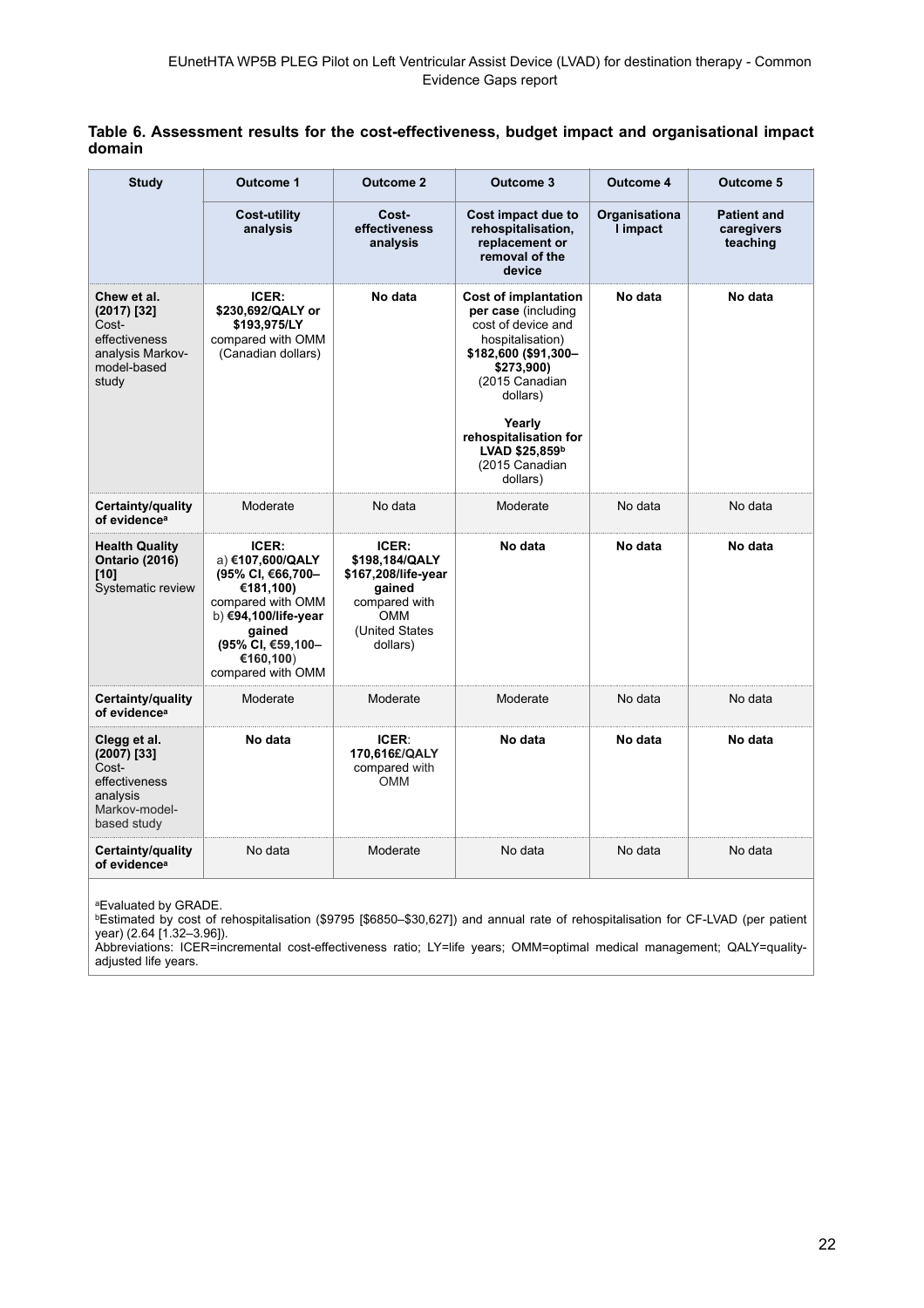## <span id="page-22-0"></span>**2.3 Common research recommendations**

These research recommendations are reported according to the PICO (population, intervention, comparator and outcome) scheme, as recommended in the guidance included in the position paper on how to best formulate research recommendations for primary research arising from HTA reports.

The research recommendations arising from the evidence gaps identified and indicated by each pilot team member are reported in detail in Tables 7 and 8. Recommendations were developed from common evidence gaps identified by pilot HTA bodies.

In summary, members of HTA bodies agree that further robust studies with standardised data collection are needed and thus properly maintained and audited mandatory registries may be the solution.

**Table 7. Summary of the uncertainties identified by each of the HTA bodies**

|                                                                             | Ava<br>lia-t | <b>NIC</b><br>Е | K C<br>Е | Age<br>nas |  |
|-----------------------------------------------------------------------------|--------------|-----------------|----------|------------|--|
| <b>Uncertainties/gaps identified</b>                                        |              |                 |          |            |  |
| Safety                                                                      |              |                 |          |            |  |
| $\bullet$<br>In-hospital death (30-day mortality)                           | X            |                 | X        |            |  |
| Adverse events<br>$\bullet$                                                 | X            | X               | X        | X          |  |
| $\bullet$<br>Influence of the LVAD devices on safety                        | X            | X               | X        | X          |  |
| Patient eligibility for LVAD<br>$\bullet$                                   | x            | X               | X        | X          |  |
| $\bullet$<br>Need for specialised cardiology units                          | x            | X               |          | X          |  |
| Effectiveness                                                               |              |                 |          |            |  |
| $\bullet$<br>Overall survival                                               | X            | X               | X        | X          |  |
| $\bullet$<br>Event-free survival                                            | X            | X               | X        | X          |  |
| Exercise capacity<br>$\bullet$                                              | X            | X               | X        |            |  |
| <b>Functional status</b><br>$\bullet$                                       | X            | X               | X        |            |  |
| $\bullet$<br>Heart recovery                                                 |              | X               |          |            |  |
| Device-related morbidity<br>$\bullet$                                       | X            | X               | X        | X          |  |
| Durability of the device<br>$\bullet$                                       | X            | X               | X        | X          |  |
| Hospital re-admission<br>$\bullet$                                          | X            | X               | X        |            |  |
| Progression and recurrence of the target disease<br>$\bullet$               | X            |                 | X        | X          |  |
| $\bullet$<br>Influence of the LVAD devices on effectiveness                 | X            |                 |          | X          |  |
| Quality of life<br>$\bullet$                                                | X            | X               | X        |            |  |
| Satisfaction and acceptability of the patient and/or caregiver              |              |                 |          |            |  |
| $\bullet$<br>Satisfaction and acceptability of the patient and/or caregiver | X.           |                 |          |            |  |
| $\bullet$<br>Information for patients                                       | X            | X               |          |            |  |
| Cost-effectiveness, budget impact and organisational impact                 |              |                 |          |            |  |
| $\bullet$<br>Cost impact                                                    | X            | X               | X        | X          |  |
| $\bullet$<br>Cost-effectiveness                                             | X            |                 | X        | X          |  |
| Organisational impact (needs of medical/nursing)<br>$\bullet$               | X            | X               | X        | X          |  |
| Patients and caregivers training<br>$\bullet$                               | X            |                 |          | X          |  |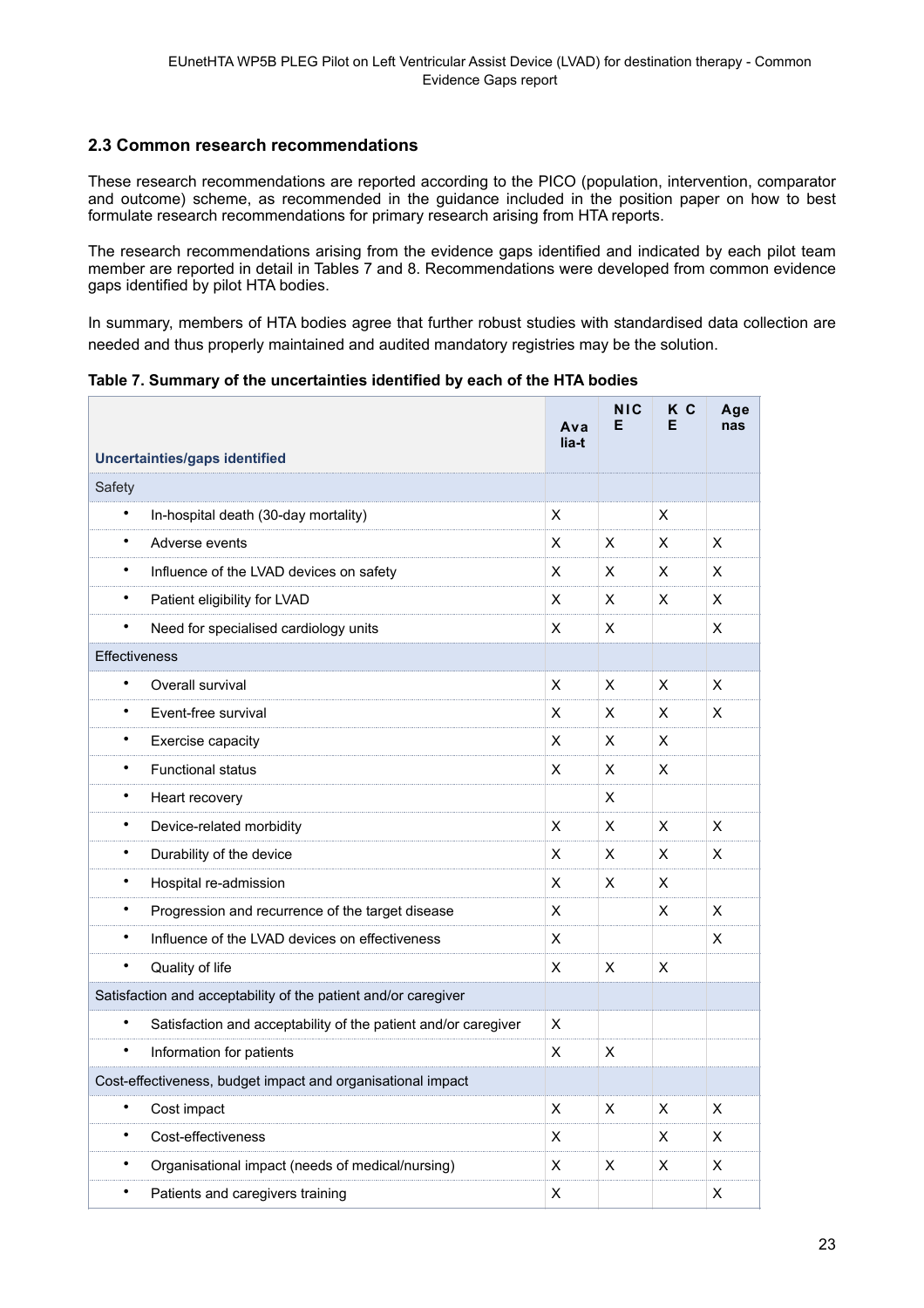**Abbreviations:** KCE= Belgian Health Care Knowledge Centre; LVAD=left ventricular assist device; NICE= National Institute for Health and Care Excellence.

|                | <b>Population</b>                                                                                                                                                                       | <b>Intervention</b> | Comparator                                                                                                                         | <b>Outcome</b>                                                                                                                                                                                                                                                                              | <b>Other questions</b> |
|----------------|-----------------------------------------------------------------------------------------------------------------------------------------------------------------------------------------|---------------------|------------------------------------------------------------------------------------------------------------------------------------|---------------------------------------------------------------------------------------------------------------------------------------------------------------------------------------------------------------------------------------------------------------------------------------------|------------------------|
| $\mathbf{1}$   | Patients with end-<br>stage HF who are<br>candidates for LVAD<br>implantation and who<br>also are not eligible<br>for heart<br>transplantation such<br>as age and/or co-<br>morbidities | <b>LVAD</b>         | Patients who are<br>candidate to LVAD<br>as destination<br>therapy but reject<br>it; therefore they<br>would receive<br><b>OMM</b> | Adverse events                                                                                                                                                                                                                                                                              | Not required           |
| $\overline{2}$ | Patients with end-<br>stage HF who are<br>candidates for LVAD<br>implantation and who<br>also are not eligible<br>for heart<br>transplantation such<br>as age and/or co-<br>morbidities | <b>LVAD</b>         | <b>LVAD</b>                                                                                                                        | Influence of the LVAD<br>devices on safety<br>Comparison of the two<br>devices (i.e. HeartWare™<br>vs. HeartMate®)                                                                                                                                                                          | Not required           |
| 3              | Patients with end-<br>stage HF who are<br>candidates for LVAD<br>implantation and who<br>also are not eligible<br>for heart<br>transplantation such<br>as age and/or co-<br>morbidities | <b>LVAD</b>         | Patients who are<br>candidate to LVAD<br>as destination<br>therapy but reject<br>it; therefore they<br>would receive<br><b>OMM</b> | Patient eligibility for LVAD<br>Patients of each group<br>should be stratified by main<br>baseline characteristics or<br>co-morbidities (i.e. diabetes<br>mellitus, right ventricular<br>function, main organ<br>function, prior MI, prior<br>stroke, prior cardiac<br>interventions, etc.) | Not required           |
| $\overline{4}$ | Patients with end-<br>stage HF who are<br>candidates for LVAD<br>implantation and who<br>also are not eligible<br>for heart<br>transplantation such<br>as age and/or co-<br>morbidities | <b>LVAD</b>         | Patients who are<br>candidate to LVAD<br>as destination<br>therapy but reject<br>it; therefore they<br>would receive<br><b>OMM</b> | Overall survival                                                                                                                                                                                                                                                                            | Not required           |
| 5              | Patients with end-<br>stage HF who are<br>candidates for LVAD<br>implantation and who<br>also are not eligible<br>for heart<br>transplantation such<br>as age and/or co-<br>morbidities | <b>LVAD</b>         | Patients who are<br>candidate to LVAD<br>as destination<br>therapy but reject<br>it; therefore they<br>would receive<br>OMM        | Event free survival (survival<br>free from disabling stroke or<br>LVAD urgent replacement)                                                                                                                                                                                                  | Not required           |

### **Table 8. Compiled research recommendations according to the PICO**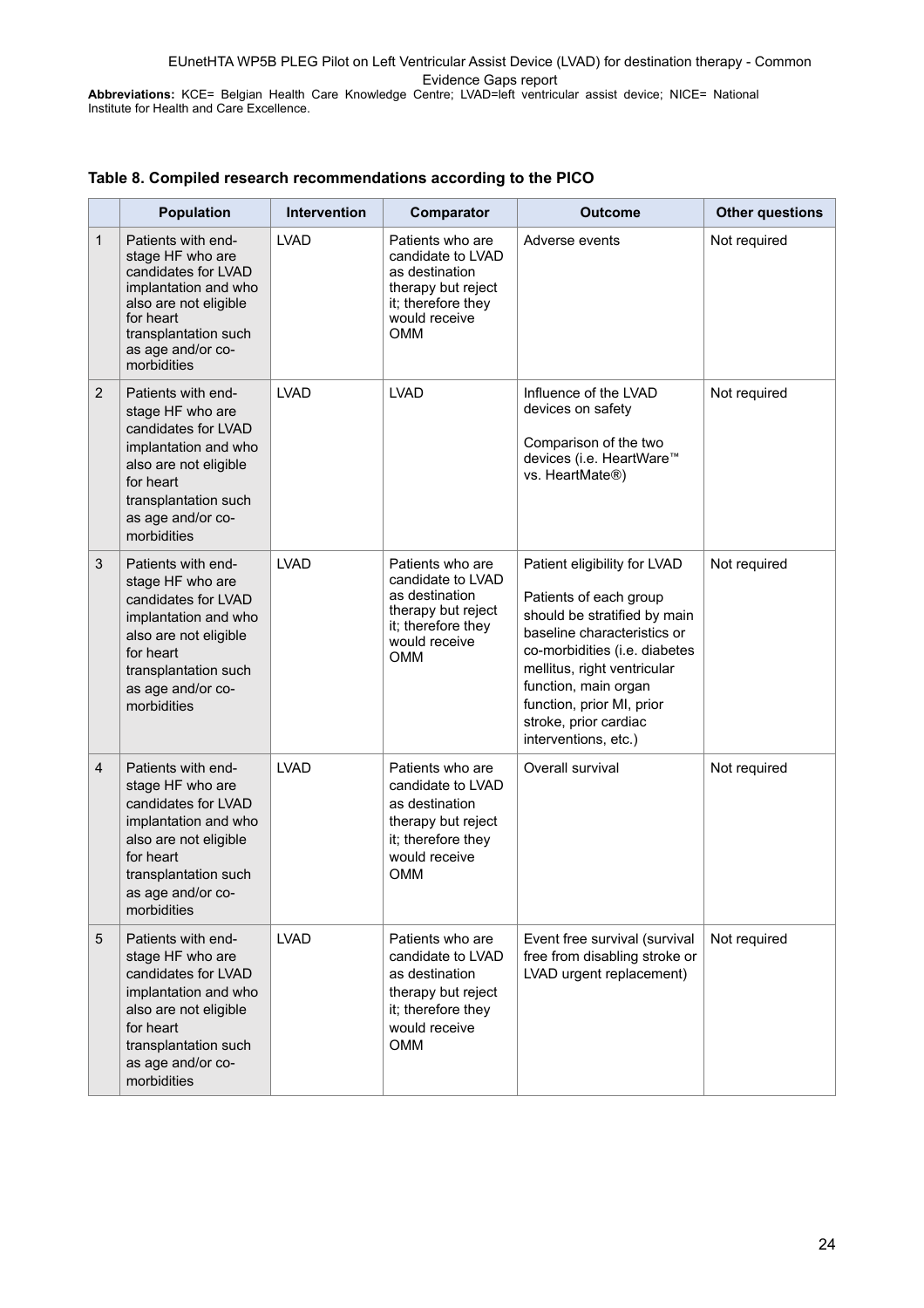|                | <b>Population</b>                                                                                                                                                                       | <b>Intervention</b> | Lindonoo Odpo Toport<br><b>Comparator</b>                                                                      | <b>Outcome</b>                                                                                     | <b>Other questions</b> |
|----------------|-----------------------------------------------------------------------------------------------------------------------------------------------------------------------------------------|---------------------|----------------------------------------------------------------------------------------------------------------|----------------------------------------------------------------------------------------------------|------------------------|
| 6              | Patients with end-<br>stage HF who are<br>candidates for LVAD<br>implantation and who<br>also are not eligible<br>for heart<br>transplantation such<br>as age and/or co-<br>morbidities | <b>LVAD</b>         | <b>LVAD</b>                                                                                                    | Device-related morbidity<br>Comparison of two LVAD<br>devices (i.e. HeartWare ™<br>vs. HeartMate®) | Not required           |
| $\overline{7}$ | Patients with end-<br>stage HF who are<br>candidates for LVAD<br>implantation and who<br>also are not eligible<br>for heart<br>transplantation such<br>as age and/or co-<br>morbidities | <b>LVAD</b>         | Patients who are<br>candidate to LVAD<br>as DT but reject it;<br>therefore they<br>would receive<br><b>OMM</b> | Durability of the device                                                                           | Not required           |
| 8              | Patients with end-<br>stage HF who are<br>candidates for LVAD<br>implantation and who<br>also are not eligible<br>for heart<br>transplantation such<br>as age and/or co-<br>morbidities | <b>LVAD</b>         | Patients who are<br>candidate to LVAD<br>as DT but reject it;<br>therefore they<br>would receive<br><b>OMM</b> | Cost impact                                                                                        | Not required           |
| 9              | Patients with end-<br>stage HF who are<br>candidates for LVAD<br>implantation and who<br>also are not eligible<br>for heart<br>transplantation such<br>as age and/or co-<br>morbidities | <b>LVAD</b>         | Patients who are<br>candidate to LVAD<br>as DT but reject it;<br>therefore they<br>would receive<br><b>OMM</b> | Organisational impact<br>(medical/nursing needs)                                                   | Not required           |

**Abbreviations:** MI= myocardial infarction; DT=destination therapy; HF=heart failure; LVAD=left ventricular assist device; OMM=optimal medical management.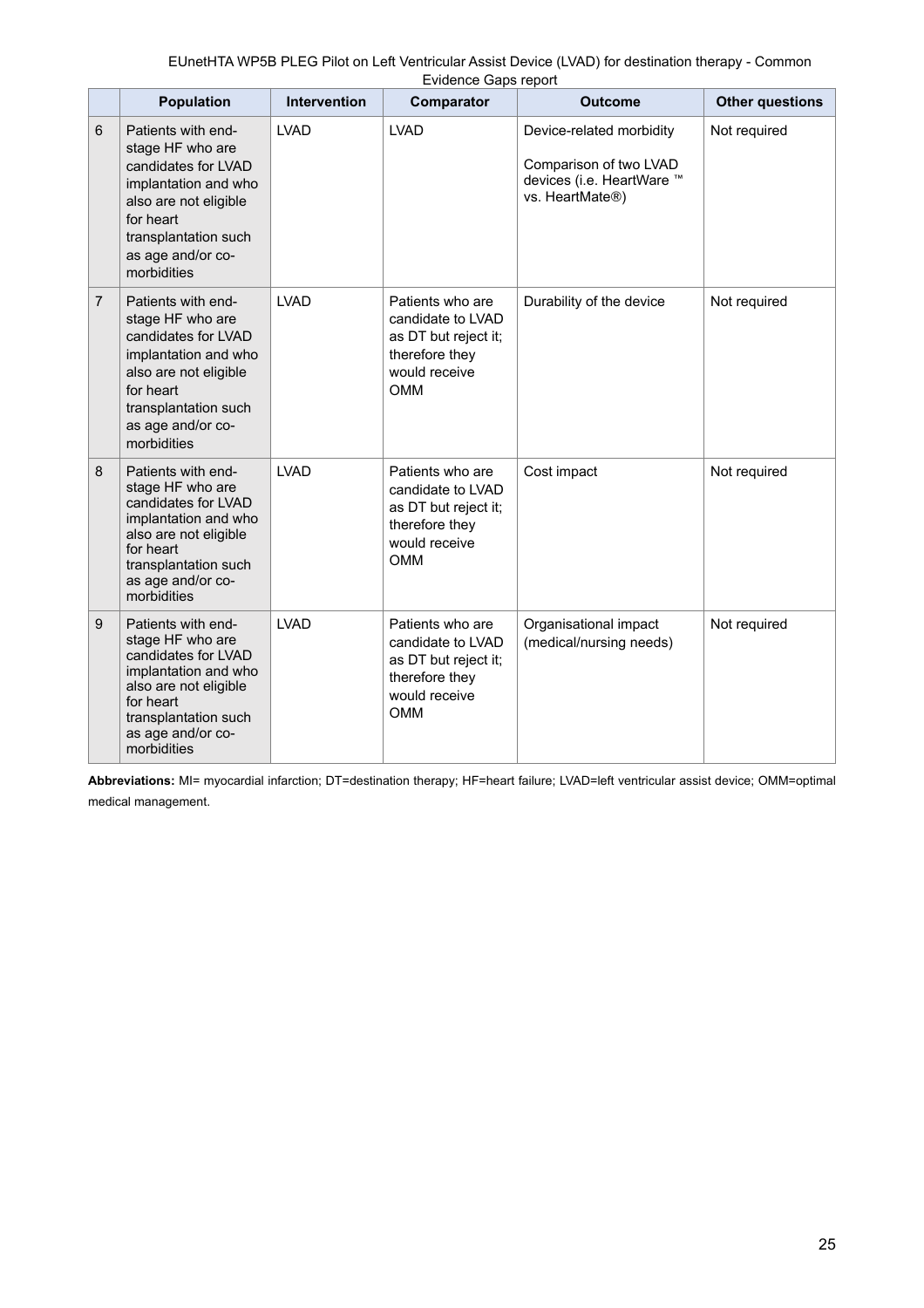## <span id="page-25-0"></span>**REFERENCES**

[1. Mozaffarian D, Benjamin EJ, Go AS, Arnett DK, Blaha MJ, Cushman M, et al. Heart disease and stroke](http://www.hqontario.ca/Portals/0/Documents/evidence/reports/hta-lvad-1602-en.pdf) [statistics-2015 update: a report from the American Heart Association. Circulation. 2015;4\(131\):e29-e322.](http://www.hqontario.ca/Portals/0/Documents/evidence/reports/hta-lvad-1602-en.pdf)

[2. Trochu JN, Leprince P, Bielefeld-Gomez M, Bastien O, Beauvais F, Gueffet JP, et al. Left ventricle assist](http://www.hqontario.ca/Portals/0/Documents/evidence/reports/hta-lvad-1602-en.pdf) [device: when and which patients should we refer? Arch Cardiovasc Dis. 2012;105\(2\):114-21.](http://www.hqontario.ca/Portals/0/Documents/evidence/reports/hta-lvad-1602-en.pdf)

[3. Ponikowski P, Voors AA, Anker SD, Bueno H, Cleland JG, Coats AJ, et al. 2016 ESC Guidelines for the](http://www.hqontario.ca/Portals/0/Documents/evidence/reports/hta-lvad-1602-en.pdf) [diagnosis and treatment of acute and chronic heart failure. Eur Heart J. 2016;37:2129-200.](http://www.hqontario.ca/Portals/0/Documents/evidence/reports/hta-lvad-1602-en.pdf)

[4. Sanchez-Enrique C, Jorde UP, Gonzalez-Costello J. Heart transplant and mechanical circulatory support](http://www.hqontario.ca/Portals/0/Documents/evidence/reports/hta-lvad-1602-en.pdf) [in patients with advanced heart failure. Rev Esp Cardiol \(Engl Ed\). 2017;70\(5\):371-81.](http://www.hqontario.ca/Portals/0/Documents/evidence/reports/hta-lvad-1602-en.pdf)

[5. Slaughter MS, Pagani FD, Rogers JG, Miller LW, Sun B, Russell SD, et al. Clinical management of](http://www.hqontario.ca/Portals/0/Documents/evidence/reports/hta-lvad-1602-en.pdf) continuous-flow left ventricular assist devices in advanced heart failure. J Heart Lung Transplant. 2010;29(4 [Suppl\):S1-39.](http://www.hqontario.ca/Portals/0/Documents/evidence/reports/hta-lvad-1602-en.pdf)

[6. Puñal Riobóo J, Varela Lema L. Dispositivo de asistencia ventricular izquierda \(DAVI\) como terapia de](http://www.hqontario.ca/Portals/0/Documents/evidence/reports/hta-lvad-1602-en.pdf) destino. Red Española de Agencias de Evaluación de Tecnologías Sanitarias y Prestaciones del SNS. Agencia Gallega para la Gestión del Conocimiento en Salud (ACIS), Unidad de Asesoramiento Científico[técnico, Avalia-t; 2018. Report.](http://www.hqontario.ca/Portals/0/Documents/evidence/reports/hta-lvad-1602-en.pdf)

[7. National Institute for Health and Care Excellence \(NICE\). Interventional procedure overview of](http://www.hqontario.ca/Portals/0/Documents/evidence/reports/hta-lvad-1602-en.pdf) implantation of a left ventricular assist device for destination therapy in people ineligible for heart [transplantation. National Institute for Health and Care Excellence \(NICE\); 2014. Report.](http://www.hqontario.ca/Portals/0/Documents/evidence/reports/hta-lvad-1602-en.pdf)

[8. Gillespie F, Abraha I, Amicosante AMV, Caimmi PP, Chiarolla E, Corio M, et al. LVAD \(Left Ventricular](http://www.hqontario.ca/Portals/0/Documents/evidence/reports/hta-lvad-1602-en.pdf) Assist Device) in addition to guideline directed medical therapy (GDMT) in end stage heart failure. Rome, [Italy: Agenzia Nazionale per il Sevizi Sanitari Regionali, AGENAS; 2015. Report.](http://www.hqontario.ca/Portals/0/Documents/evidence/reports/hta-lvad-1602-en.pdf)

[9. Neyt M, Leroy R, Devos C, Van Brabandt H. Left ventricular assist devices in the treatment of end-stage](http://www.hqontario.ca/Portals/0/Documents/evidence/reports/hta-lvad-1602-en.pdf) [heart failure. Belgian Health Care Knowledge Centre \(KCE\); 2016. Report.](http://www.hqontario.ca/Portals/0/Documents/evidence/reports/hta-lvad-1602-en.pdf)

[10. Health Quality Ontario. Left ventricular assist device for destination therapy: a health technology](http://www.hqontario.ca/Portals/0/Documents/evidence/reports/hta-lvad-1602-en.pdf) assessment; 2016 http://www.hqontario.ca/Portals/0/Documents/evidence/reports/hta-lvad-1602-en.pdf (accessed 02 Jan 2018).

11. Boothroyd LJ, Lambert LJ, Sas G, Guertin JR, Ducharme A, Charbonneau E, et al. Should eligibility for heart transplantation be a requirement for left ventricular assist device use? Recommendations based on a systematic review. Can J Cardiol. 2013;29(12):1712–20.

12. Rector TS, Taylor BC, Greer N, Rutks I, Wilt TJ. Use of left ventricular assist devices as destination therapy in end-stage congestive heart failure: a systematic review. US Department of Veteran's Affairs; 2012 [https://www.ncbi.nlm.nih.gov/books/NBK99059/pdf/Bookshelf\\_NBK99059.pdf](https://www.ncbi.nlm.nih.gov/books/NBK99059/pdf/Bookshelf_NBK99059.pdf) (accessed 02 Jan 2018).

13. Rogers JG, Pagani FD, Tatooles AJ, Bhat G, Slaughter MS, Birks EJ, et al. Intrapericardial left ventricular assist device for advanced heart failure. New Engl J Med. 2017;376(5):451–60.

14. Estep JD, Starling RC, Horstmanshof DA, Milano CA, Selzman CH, Shah KB, et al. Risk assessment and comparative effectiveness of left ventricular assist device and medical management in ambulatory heart failure patients: results from the ROADMAP study. J Am Coll Cardiol. 2015;66(16):1747–61.

15. Arnold SV, Jones PG, Allen LA, Cohen DJ, Fendler TJ, Holtz JE, et al. Frequency of poor outcome (death or poor quality of life) after left ventricular assist device for destination therapy: results from the INTERMACS registry. Circ Heart Fail. 2016;9(8) doi: 10.1161/CIRCHEARTFAILURE.115.002800.

16. Grady KL, Naftel DC, Myers S, Dew MA, Weidner G, Spertus JA, et al. Change in health-related quality of life from before to after destination therapy mechanical circulatory support is similar for older and younger patients: analyses from INTERMACS. J Heart Lung Transplant. 2015;34(2):213–21.

17. Samson R, Rajapreyar I, Jaiswal A, Payne B, Cassidy M, Weaver M, et al. Device thrombosis during destination therapy. Am J Med Sci 2016;351(5):441–6.

18. Haeck ML, Beeres SL, Hoke U, Palmen M, Couperus LE, Delgado V, et al. Left ventricular assist device for end-stage heart failure: results of the first LVAD destination program in the Netherlands. Neth Heart J. 2015;23(2):102–8.

19. Brush S, Budge D, Alharethi R, McCormick AJ, MacPherson JE, Reid BB, et al. End-of-life decision making and implementation in recipients of a destination left ventricular assist device. J Heart Lung Transplant. 2010;29(12):1337–41.

20. Kitko LA, Hupcey JE, Gilchrist JH, Boehmer JP. Caring for a spouse with end-stage heart failure through implantation of a left ventricular assist device as destination therapy. Heart Lung. 2013;42(3):195–201.

21. Marcuccilli L, Casida JM. From insiders' perspectives: adjusting to caregiving for patients with left ventricular assist devices. Prog Transplant. 2011;21(2):137–43.

22. Magid M, McLlvennan CK, Jones J, Nowels CT, Allen LA, Thompson JS, et al. Exploring cognitive bias in destination therapy left ventricular assist device decision making: a retrospective qualitative framework analysis. Am Heart J. 2016;180:64–73.

23. McIlvennan CK, Jones J, Allen LA, Lindenfeld J, Swetz KM, Nowels C, et al. Decision-making for destination therapy left ventricular assist devices: implications for caregivers. Circ Cardiovasc Qual Outcomes. 2015;8(2):172–8.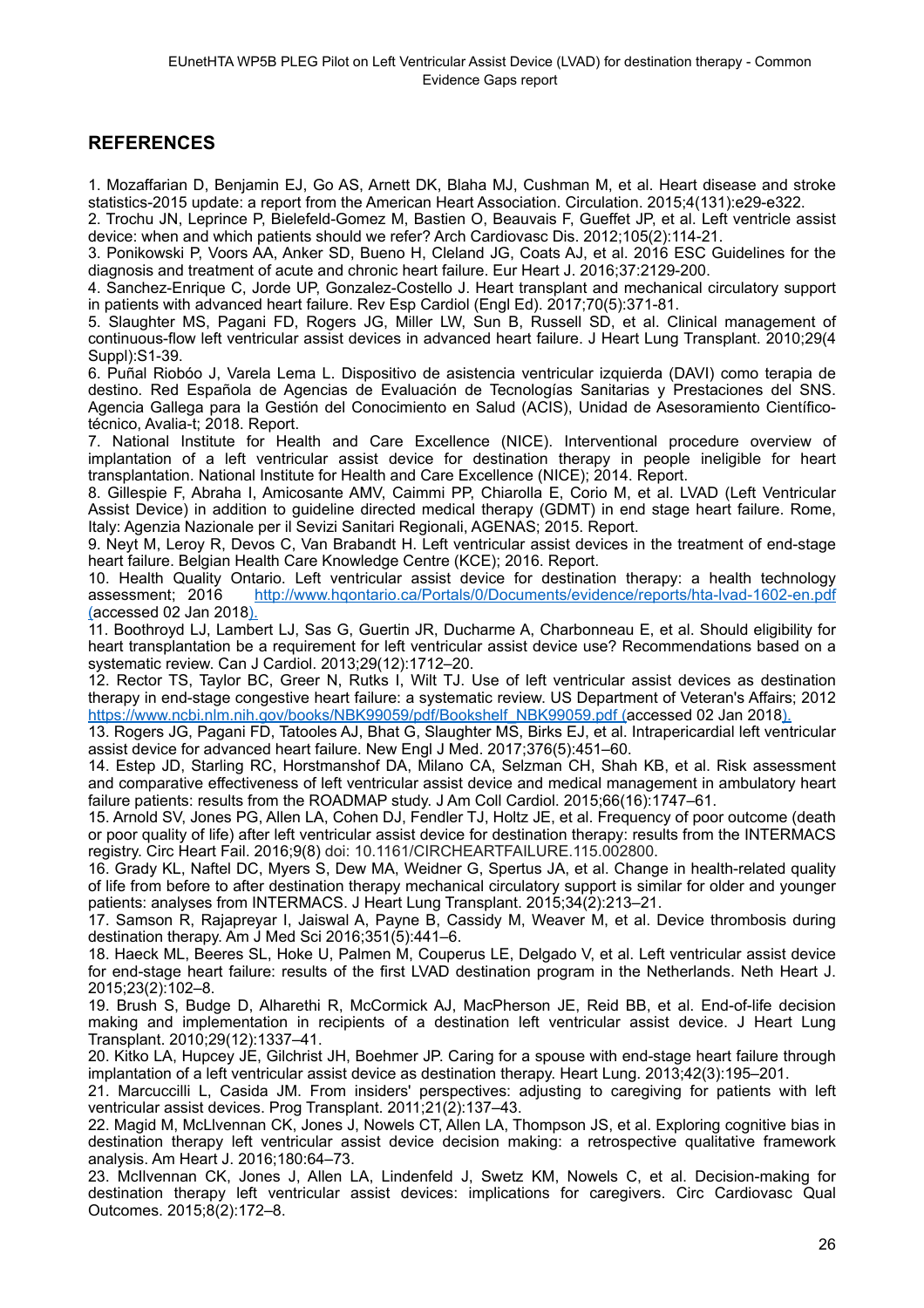24. McIlvennan CK, Matlock DD, Narayan MP, Nowels C, Thompson JS, Cannon A, et al. Perspectives from mechanical circulatory support coordinators on the pre-implantation decision process for destination therapy left ventricular assist devices. Heart Lung. 2015;44(3):219–24.

25. Thompson JS, Matlock DD, McIlvennan CK, Jenkins AR, Allen LA. Development of a decision aid for patients with advanced heart failure considering a destination therapy left ventricular assist device. JACC Heart Fail. 2015;3(12):965–76.

26. Chamsi-Pasha H, Chamsi-Pasha MA, Albar MA. Ethical challenges of deactivation of cardiac devices in advanced heart failure. Curr Heart Fail Rep. 2014;11(2):119–25.

27. Dudzinski DM. Ethics guidelines for destination therapy. Ann Thorac Surg. 2006;81(4):1185–8.

28. Gafford EF, Luckhardt AJ, Swetz KM. Fast facts and concepts #269. Deactivation of a left ventricular assist device at the end-of-life. Mayo Clinic; 2015. Available at: www.mypcnow.org (accessed 21 May 2018).

29. Mueller PS, Swetz KM, Freeman MR, Carter KA, Crowley ME, Severson CJ, et al. Ethical analysis of withdrawing ventricular assist device support. Mayo Clin Proc. 2010;85(9):791–7.

30. Panke JT, Ruiz G, Elliott T, Pattenden DJ, DeRenzo EG, Rollins EE, et al. Discontinuation of a left ventricular assist device in the home hospice setting. J Pain Symptom Manage. 2016;52(2):313–7.

31. Rizzieri AG, Verheijde JL, Rady MY, McGregor JL. Ethical challenges with the left ventricular assist device as a destination therapy. Philos Ethics Humanit Med. 2008;3:20.

32. Chew DS, Manns B, Miller RJH, Sharma N, Exner DV. Economic evaluation of left ventricular assist devices for patients with end stage heart failure who are ineligible for cardiac transplantation. Can J Cardiol. 2017;33(10):1283–91.

33. Clegg AJ, Scott DA, Loveman E, Colquitt J, Royle P, Bryant J. Clinical and cost-effectiveness of left ventricular assist devices as destination therapy for people with end-stage heart failure: a systematic review and economic evaluation. Int J Technol Assess Health Care. 2007;23(2):261–8.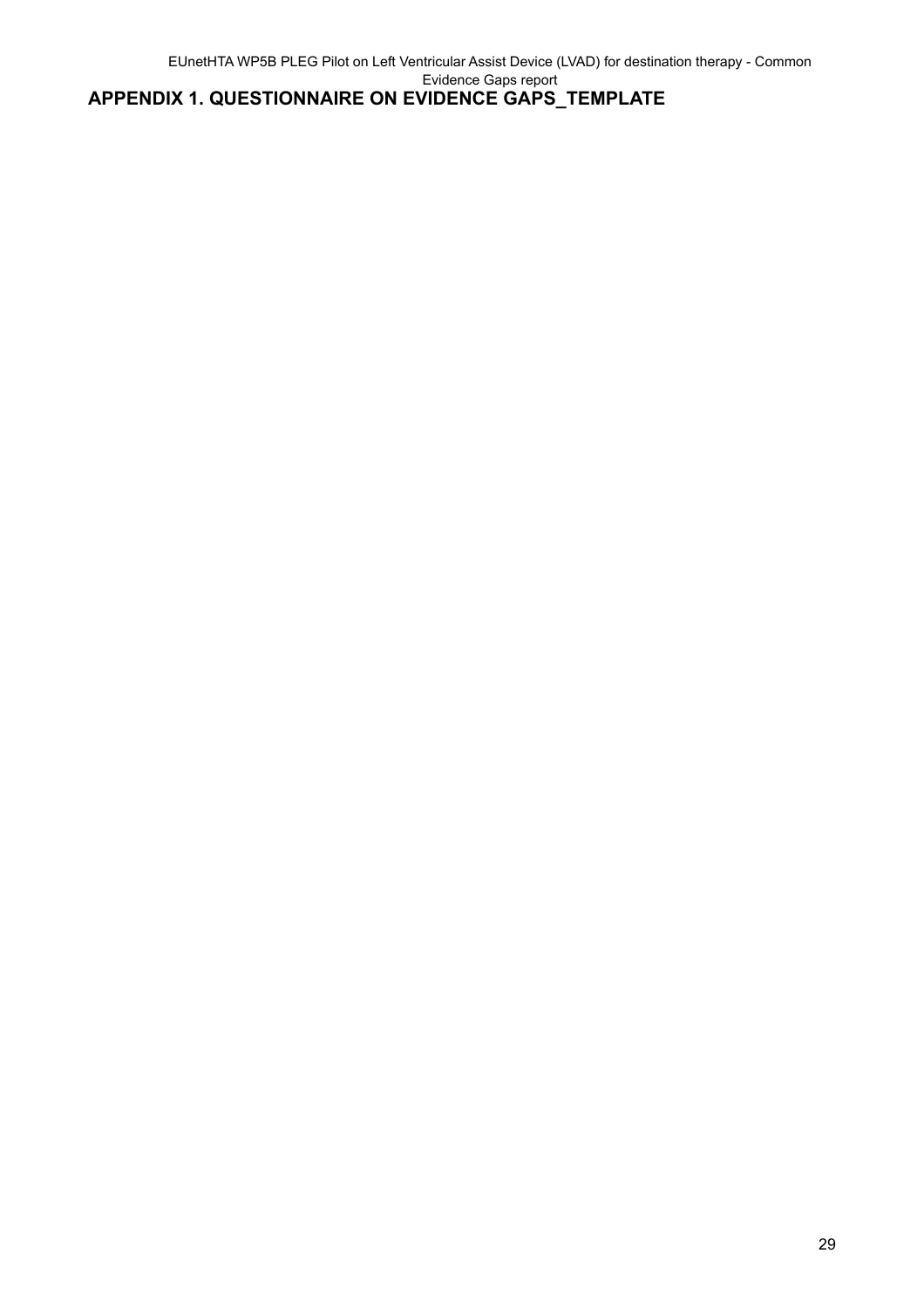|                                                                                                                                                                                                                                                                                                                                                                           |                                |                     | Exinerice Odpo report                |                                                                                                                                    |              |  |              |
|---------------------------------------------------------------------------------------------------------------------------------------------------------------------------------------------------------------------------------------------------------------------------------------------------------------------------------------------------------------------------|--------------------------------|---------------------|--------------------------------------|------------------------------------------------------------------------------------------------------------------------------------|--------------|--|--------------|
| Agency                                                                                                                                                                                                                                                                                                                                                                    |                                |                     |                                      |                                                                                                                                    |              |  |              |
| Country                                                                                                                                                                                                                                                                                                                                                                   |                                |                     |                                      |                                                                                                                                    |              |  |              |
| Contacts                                                                                                                                                                                                                                                                                                                                                                  |                                |                     |                                      |                                                                                                                                    |              |  |              |
| <b>HTA assessment status</b>                                                                                                                                                                                                                                                                                                                                              |                                |                     | Finalised                            |                                                                                                                                    |              |  |              |
|                                                                                                                                                                                                                                                                                                                                                                           |                                |                     |                                      | Ongoing                                                                                                                            |              |  |              |
|                                                                                                                                                                                                                                                                                                                                                                           |                                |                     |                                      | Further comments: free text                                                                                                        |              |  |              |
| Evidence gaps identified in the HT assessment                                                                                                                                                                                                                                                                                                                             |                                |                     |                                      | Please indicate the domain in which evidence gaps<br>have been identified during HTA (Multiple answers<br>are possible if needed): |              |  |              |
|                                                                                                                                                                                                                                                                                                                                                                           |                                |                     |                                      | <b>Clinical effectiveness</b>                                                                                                      |              |  |              |
|                                                                                                                                                                                                                                                                                                                                                                           |                                |                     |                                      | Safety                                                                                                                             |              |  |              |
|                                                                                                                                                                                                                                                                                                                                                                           |                                |                     |                                      | Cost effectiveness                                                                                                                 |              |  |              |
|                                                                                                                                                                                                                                                                                                                                                                           |                                |                     |                                      | <b>Budget impact</b>                                                                                                               |              |  |              |
|                                                                                                                                                                                                                                                                                                                                                                           |                                | Condition of use    |                                      |                                                                                                                                    |              |  |              |
|                                                                                                                                                                                                                                                                                                                                                                           |                                |                     | Personnel recruitment and training   |                                                                                                                                    |              |  |              |
|                                                                                                                                                                                                                                                                                                                                                                           |                                |                     | Others (please specify)              |                                                                                                                                    |              |  |              |
| Research question                                                                                                                                                                                                                                                                                                                                                         |                                |                     |                                      | Please provide the details on the evidence gaps<br>and the research question(s) according to the<br>following template:            |              |  |              |
| <b>Evidence gaps</b>                                                                                                                                                                                                                                                                                                                                                      |                                |                     |                                      |                                                                                                                                    |              |  |              |
| <b>Assessment results</b>                                                                                                                                                                                                                                                                                                                                                 |                                |                     |                                      |                                                                                                                                    |              |  |              |
| For each outcome, specify the main assessment results in terms of the quality and quantity of available evidence<br>(number of studies, type of studies), and, if applicable, the estimate of the effect size and the level of confidence in the<br>estimate. Please clarify the evidence gaps for each outcome of your assessment, sorted by the level of<br>importance: |                                |                     |                                      |                                                                                                                                    |              |  |              |
| Outcome-<br>level of<br>importance<br>1                                                                                                                                                                                                                                                                                                                                   | Outcome- level of importance 2 |                     | Outcome- level<br>of importance<br>3 | Outcome-<br>Outcome- level<br>of importance 5<br>level<br>o f<br>importance 4                                                      |              |  |              |
| <b>Recommendations for research</b>                                                                                                                                                                                                                                                                                                                                       |                                |                     |                                      |                                                                                                                                    |              |  |              |
| Question with clear rationale: potential relationship between intervention and important outcomes.                                                                                                                                                                                                                                                                        |                                |                     |                                      |                                                                                                                                    |              |  |              |
| Please report the research question, for each evidence gap reported here above, according to the PICO.                                                                                                                                                                                                                                                                    |                                |                     |                                      |                                                                                                                                    |              |  |              |
| Additional questions should be presented in the column "Other questions".                                                                                                                                                                                                                                                                                                 |                                |                     |                                      |                                                                                                                                    |              |  |              |
| <b>Population</b>                                                                                                                                                                                                                                                                                                                                                         |                                | <b>Intervention</b> | Comparator                           | <b>Outcomes</b>                                                                                                                    | <b>Time</b>  |  | <b>Other</b> |
|                                                                                                                                                                                                                                                                                                                                                                           |                                |                     |                                      |                                                                                                                                    | <b>Stamp</b> |  | questions    |